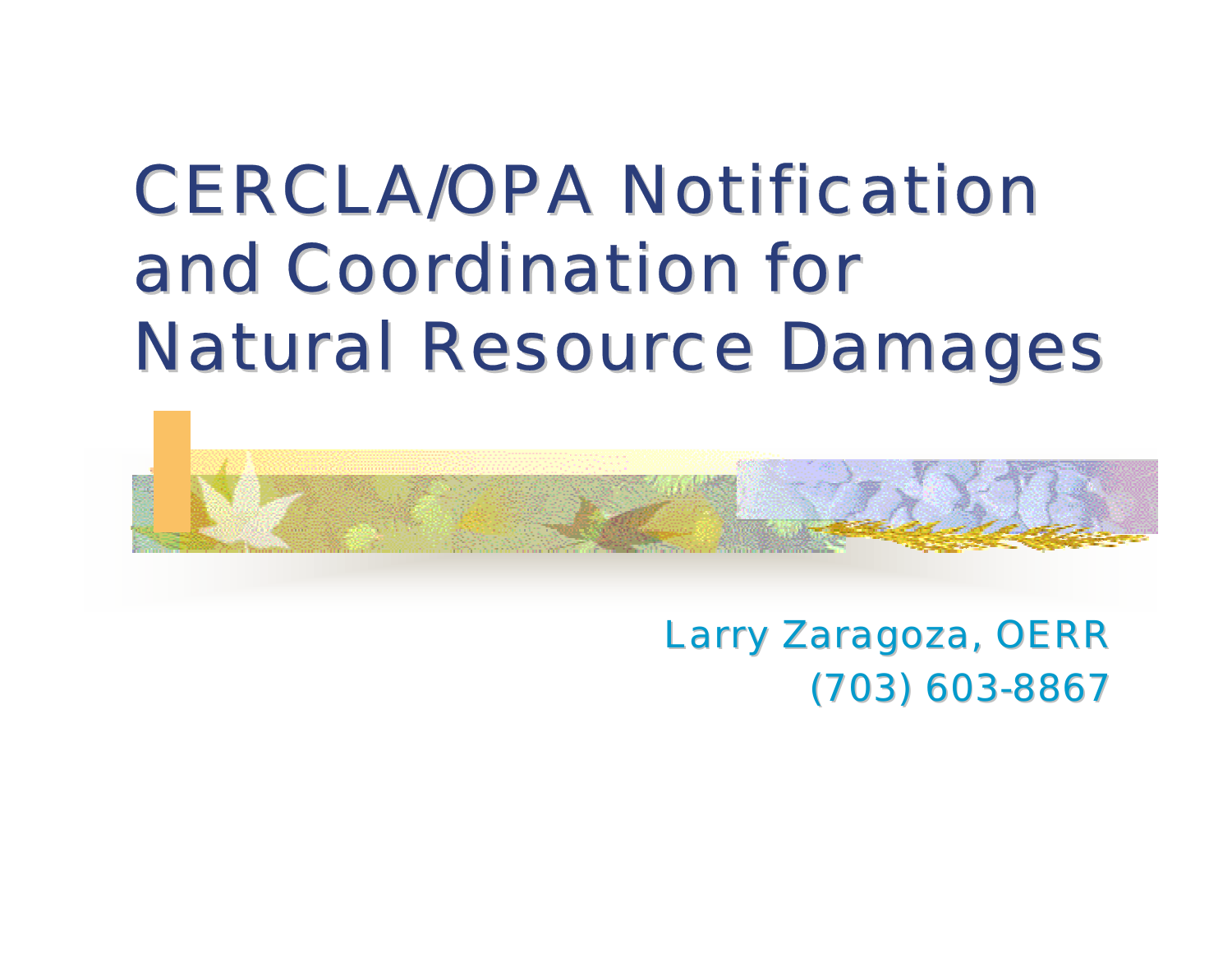## **Overview**

- Statutory Background
- Who are the Trustees?
- $\mathcal{L}(\mathcal{L})$  and  $\mathcal{L}(\mathcal{L})$  and  $\mathcal{L}(\mathcal{L})$ Trustee Responsibilities
- EPA Responsibilities
- Notifying and Coordinating with Trustees
- How EPA and Trustees Work Together
- Summary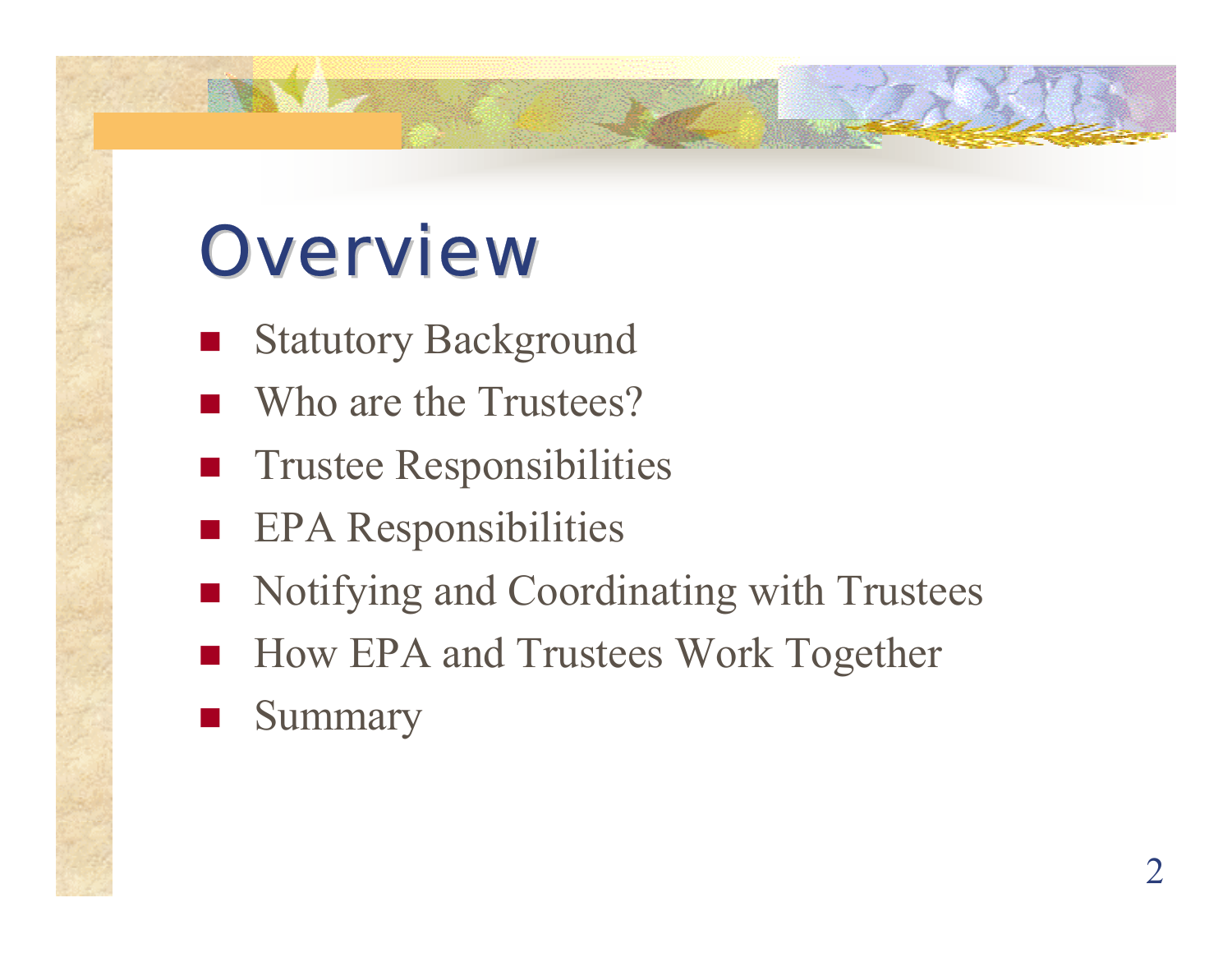## **General Goals of CERCLA/OPA Notification** and Coordination

- **Provide Trustees with the information needed** to meet their legal obligations
- Share information to better protect human health and the environment
- Reduce the time for settlement of liabilities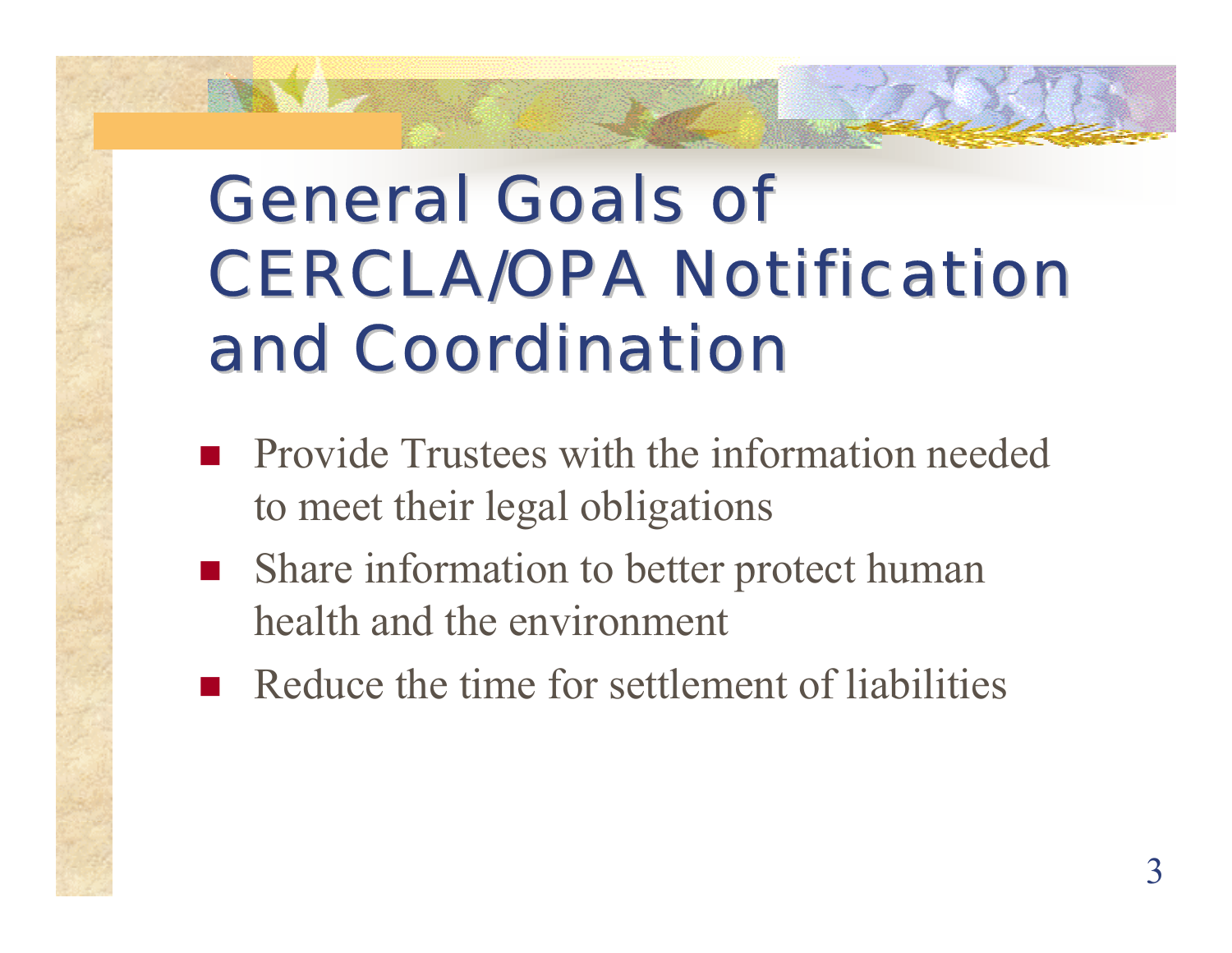## **Goals of Training**

- **Inform Remedial Project Managers of** their important role in:
	- Notifying and coordinating with Natural Resource Trustees;
	- **Helping Trustees to assess and restore** damaged natural resources.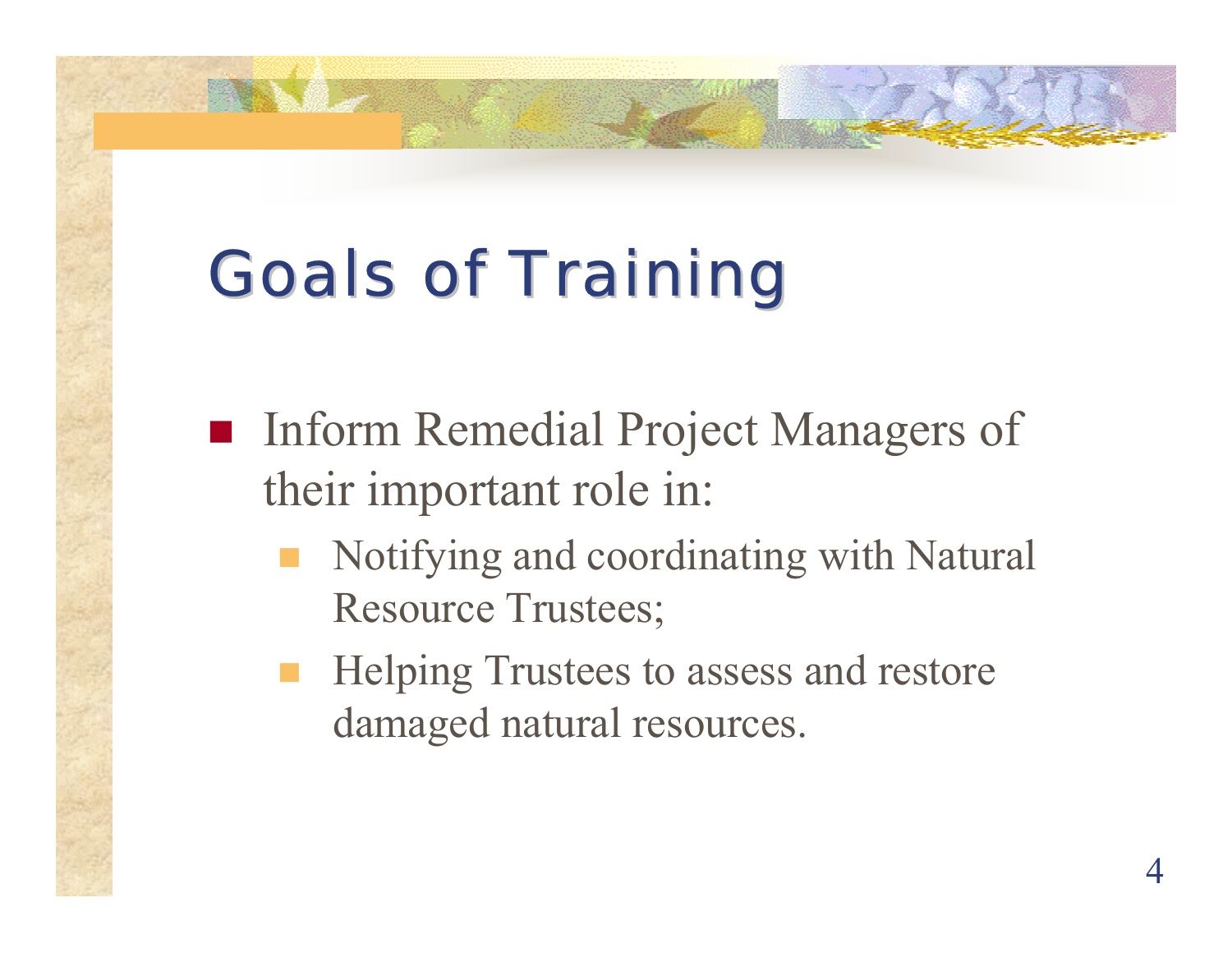# Statutory **Background**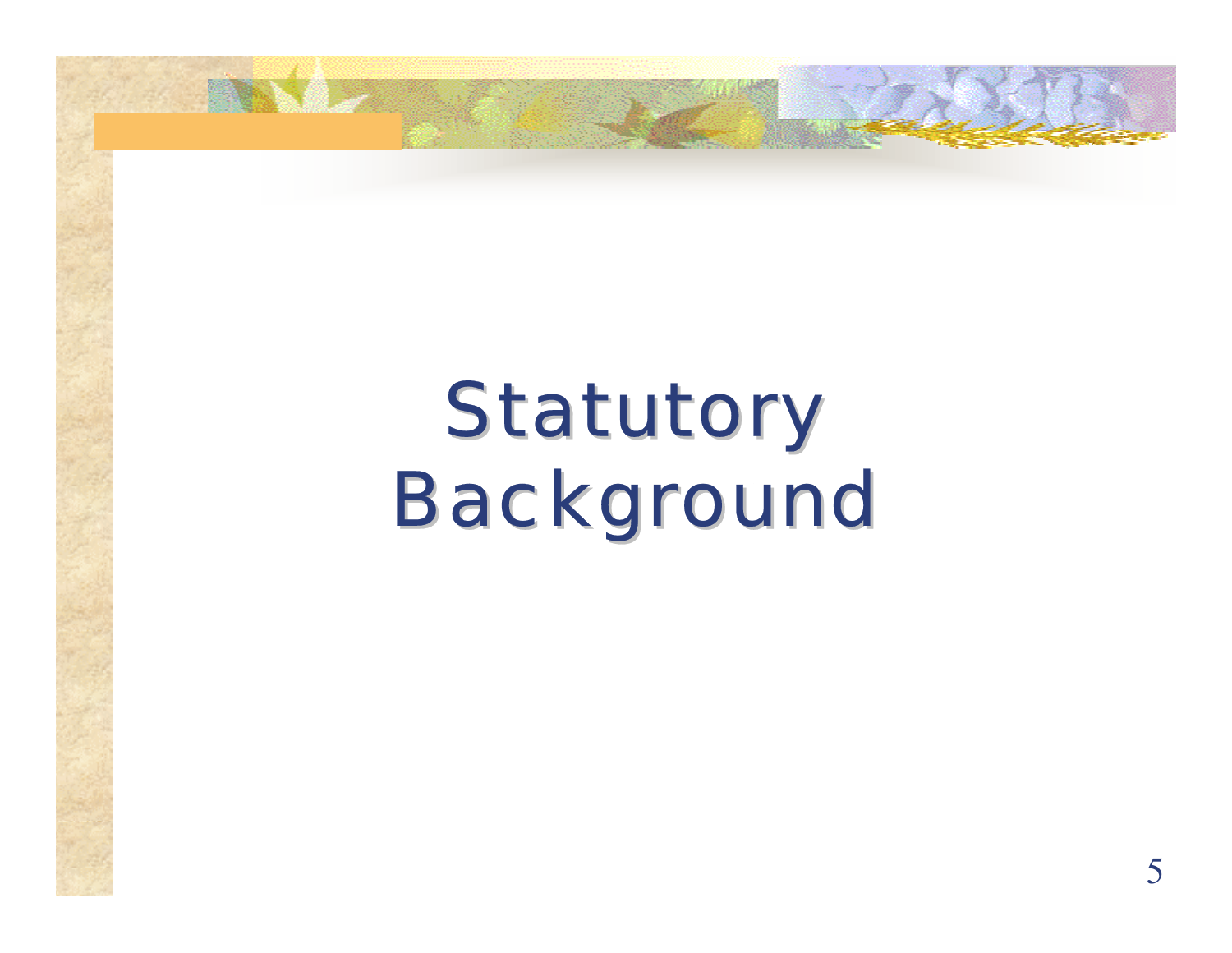## **Responding to Natural Resource Injury** CERCLA and OPA

- Both statutes define "natural resources" broadly:
	- Definition of "natural resources" under CERCLA 101(6) and 1001(20): "land, fish, wildlife, biota, air, water, ground water, drinking water supplies, and other resources"
- Natural resources of concern are held in trust for the public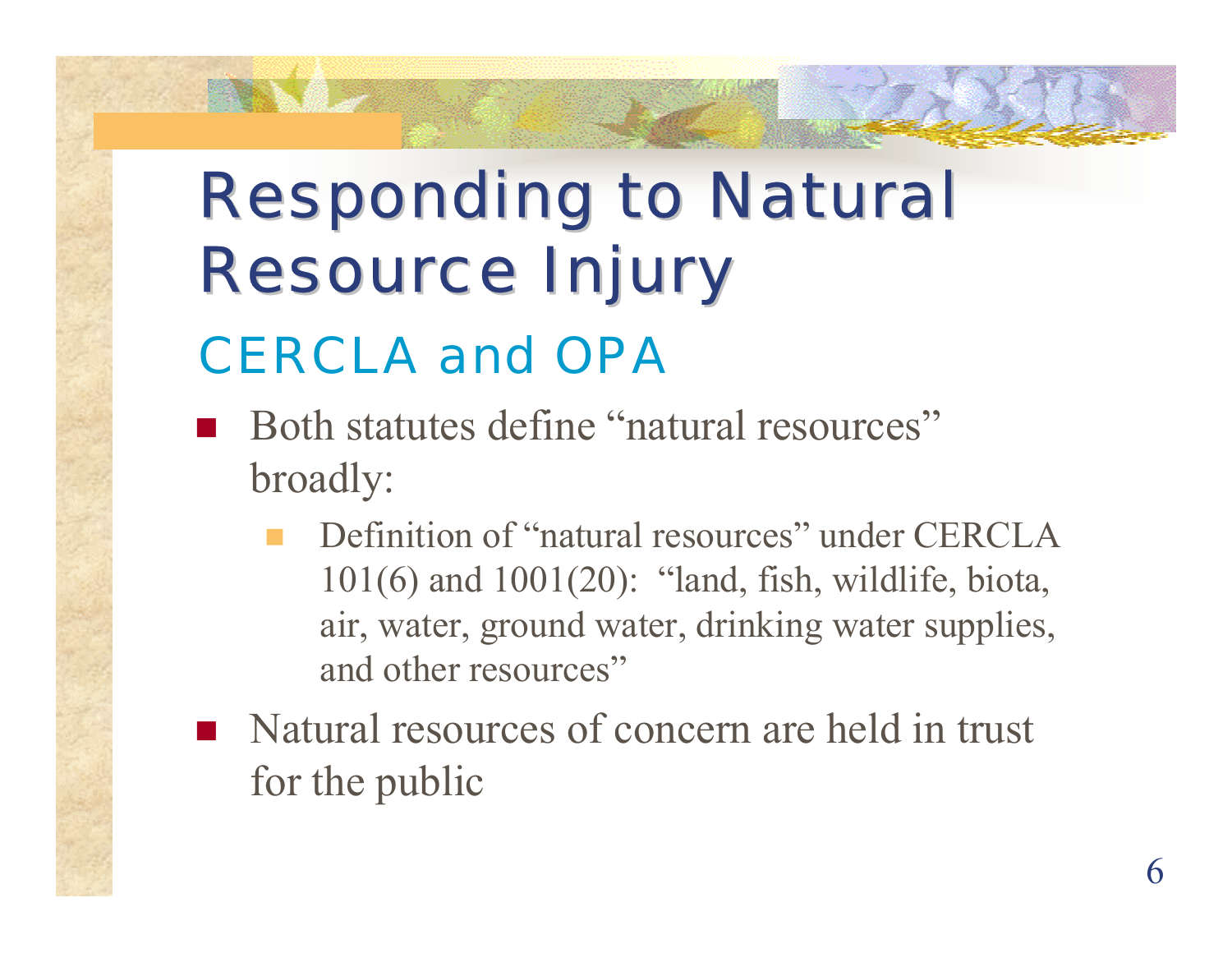## **Responding to Natural Resource Injury** CERCLA and OPA

- The measure of natural resource damages (NRD) is:
	- Cost of restoring injured resources to their baseline condition;
	- r. Compensation for interim loss of injured resources pending recovery; and
	- Reasonable cost of damage assessment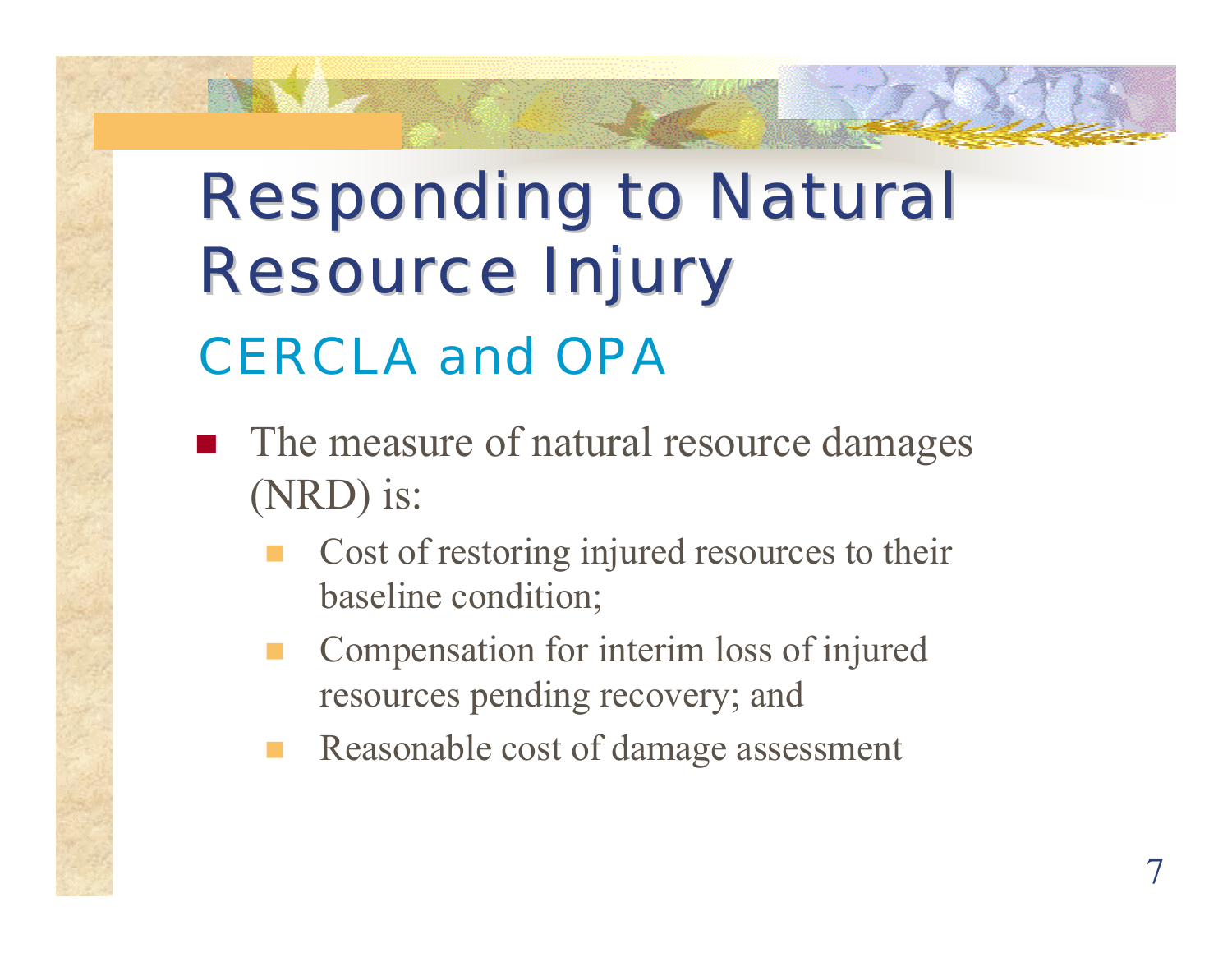## Who are the Trustees?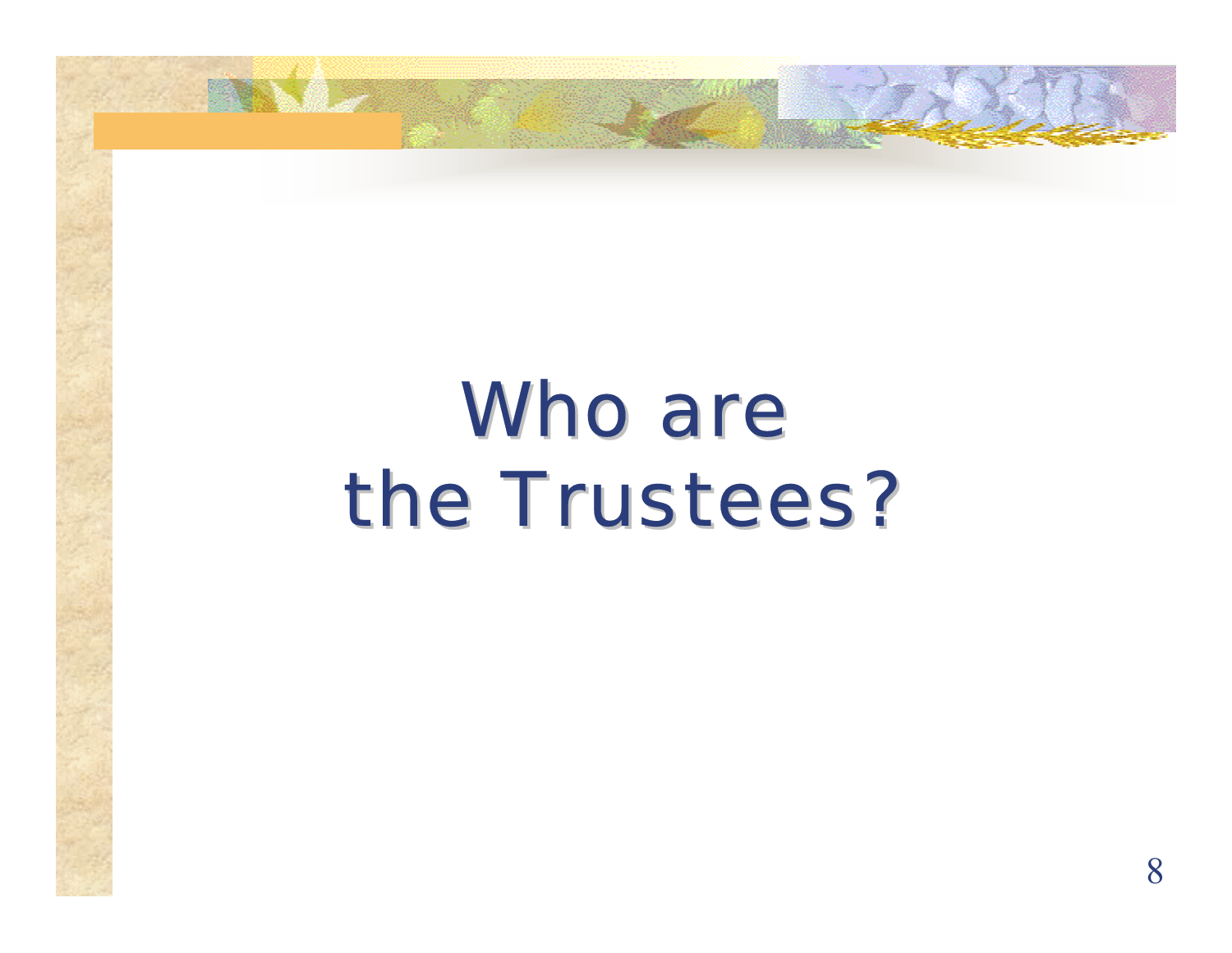## Who are the Trustees?

- No one "owns" a natural resource
- Natural resources are held in trust for the public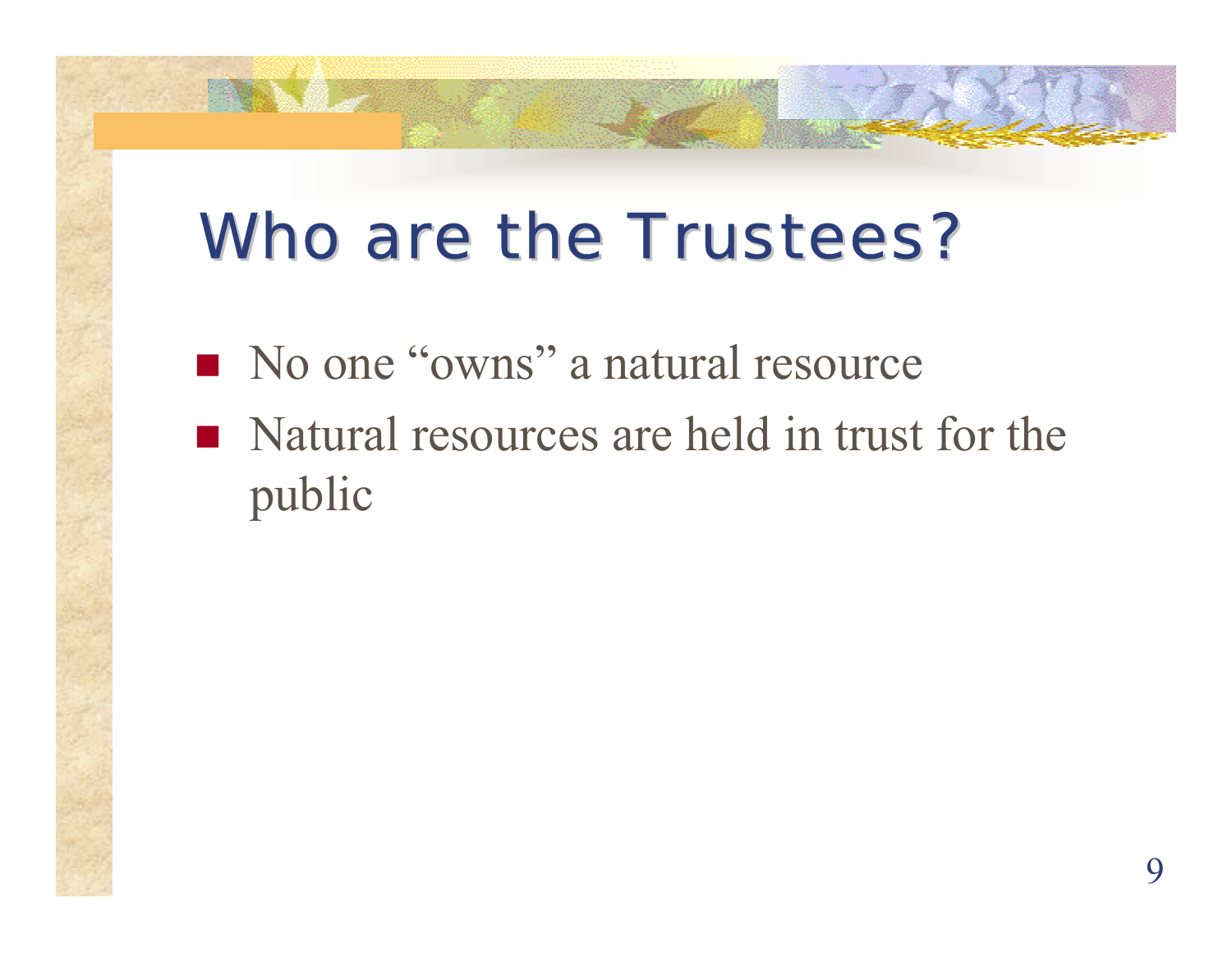### Who are the Trustees?

- **Federal**
- **State**
- **Tribal**
- Foreign (OPA only)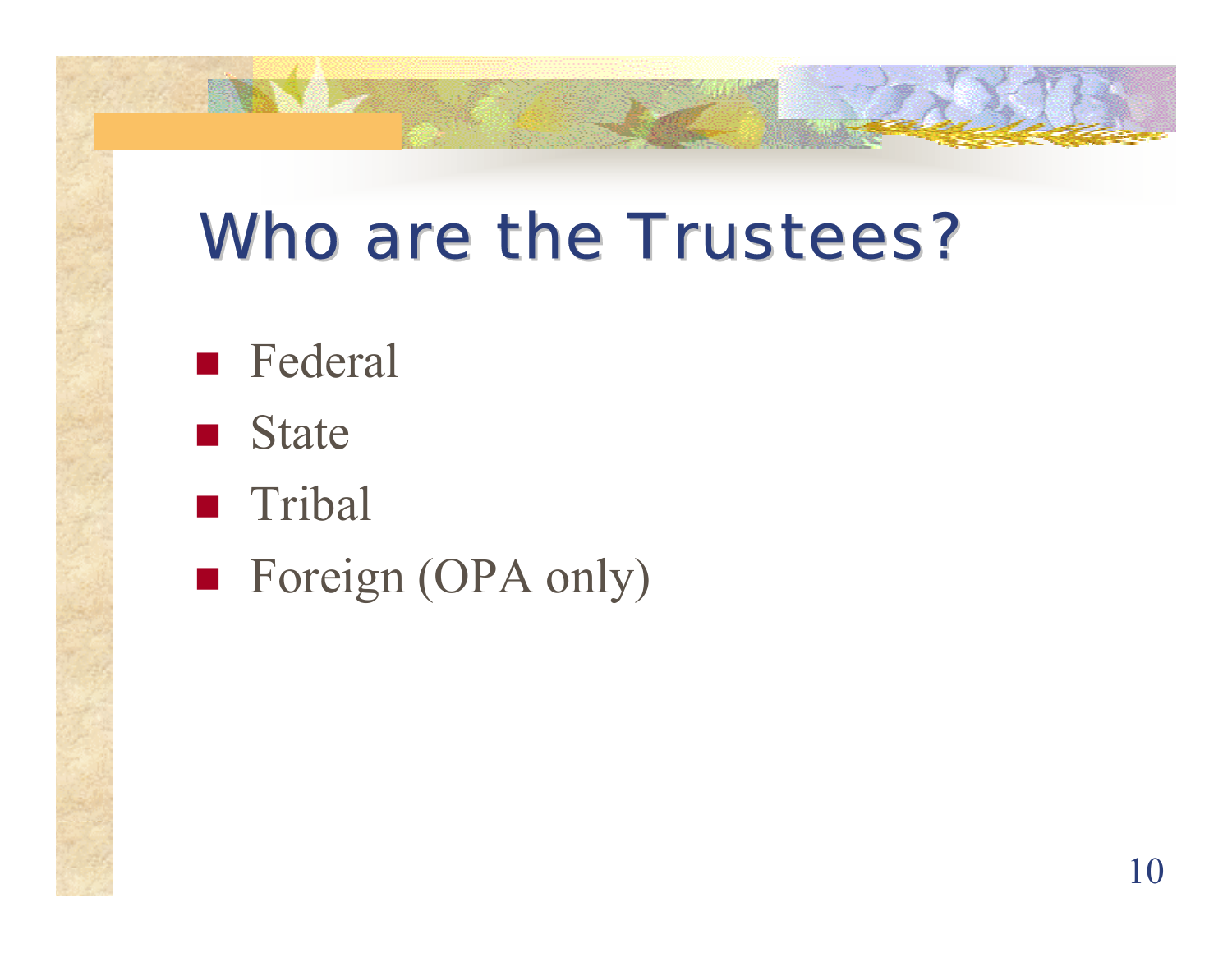## Who are the Trustees? Federal Trustees

- **Federal trustees are designated in Executive** Order 12580 and the National Contingency Plan
- Include Secretaries of Agriculture, Commerce, Defense, Energy, Interior, and other agencies authorized to manage or protect natural resources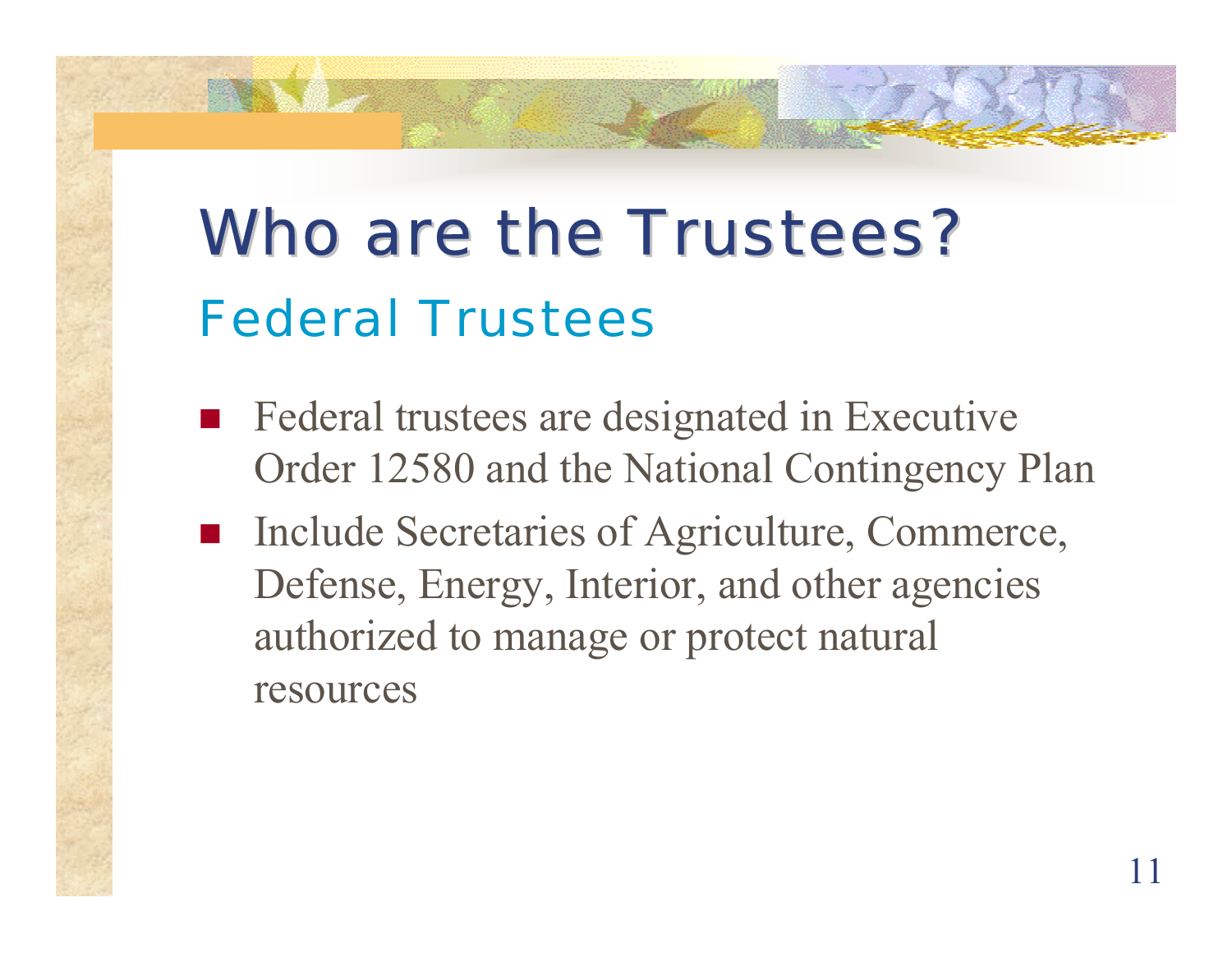## Who are the Trustees? State Trustees

Governor of each State designates State trustees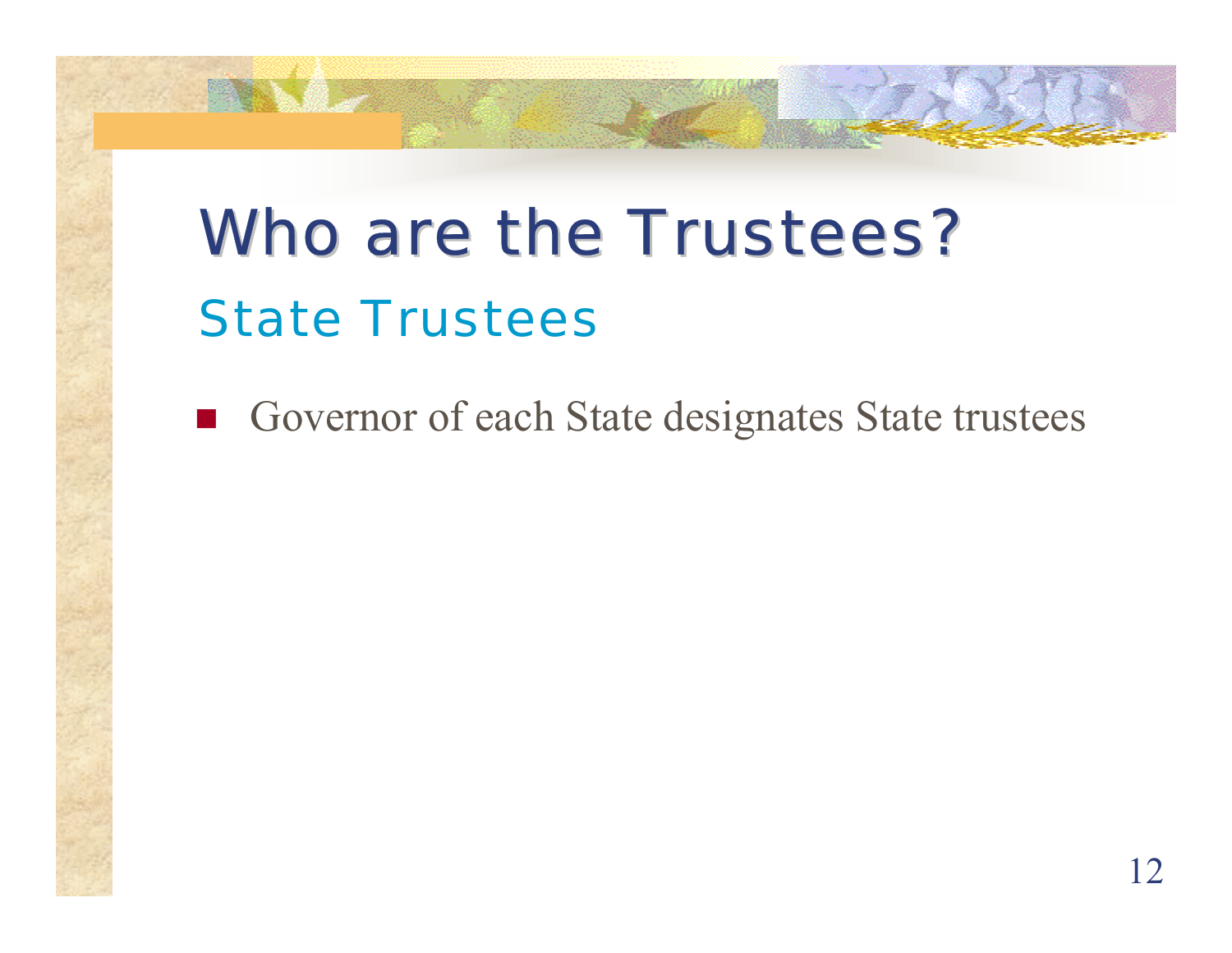## Who are the Trustees? Tribal Trustees

- **Designated by Tribal Chairmen**
- Secretary of the Interior may act as Trustee at the Tribe's request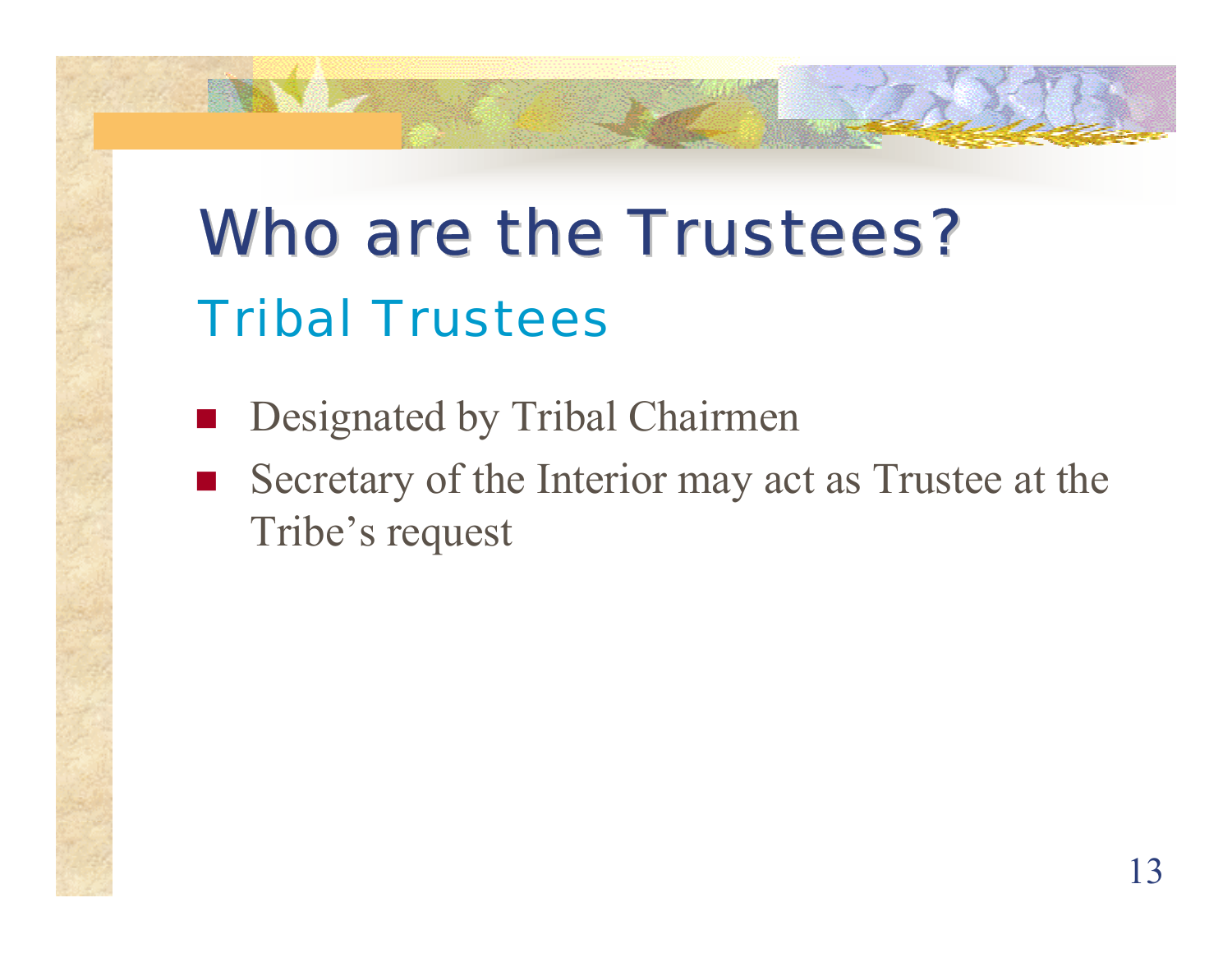## Who are the Trustees? Foreign Trustees

- **Foreign officials can choose officials to act as** trustees under OPA
- Sue in Federal court if:
	- Spill has a strong connection to the U.S.; and
	- OPA recovery provided for in a treaty or executive agreement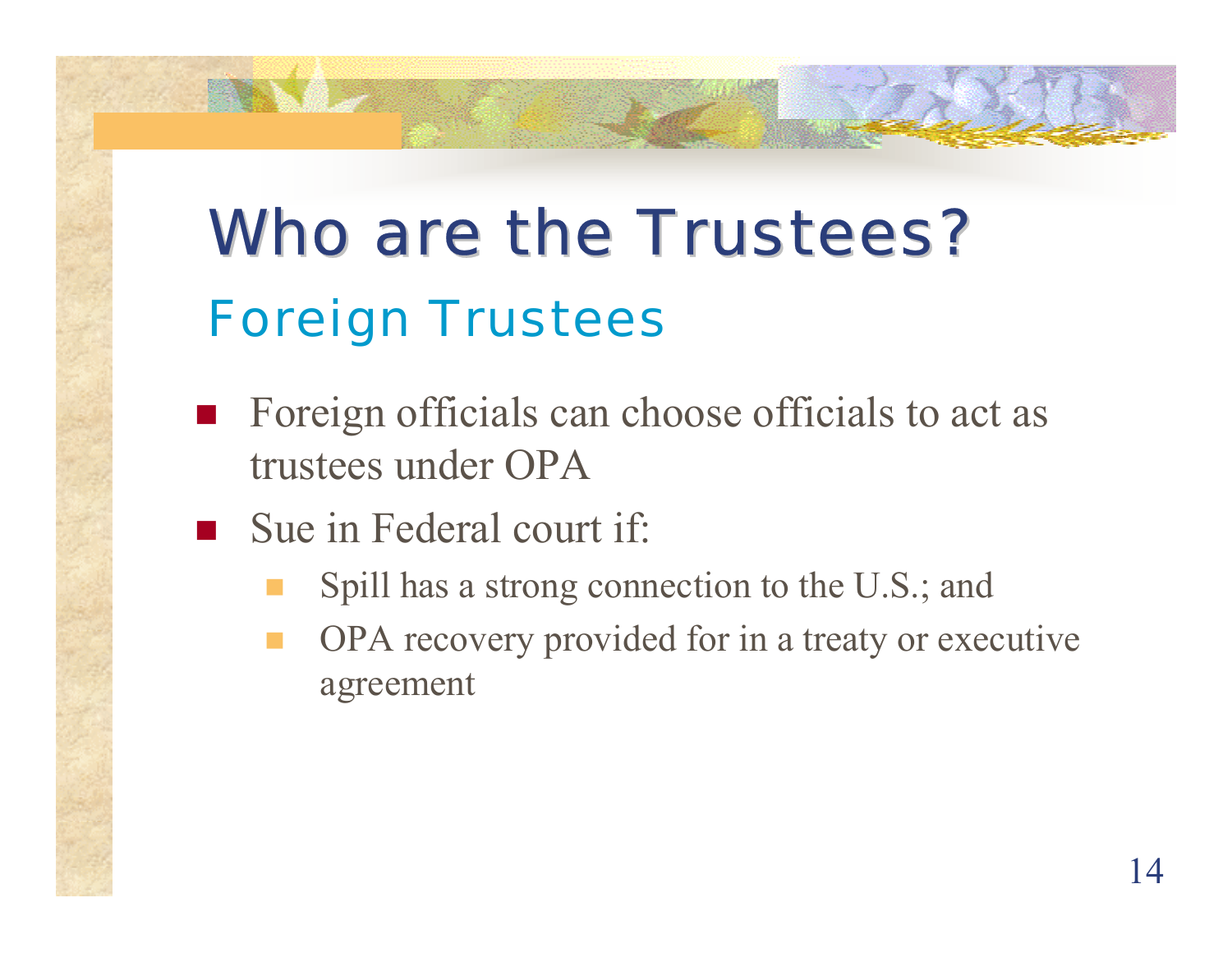# **Trustee** Responsibilities Responsibilities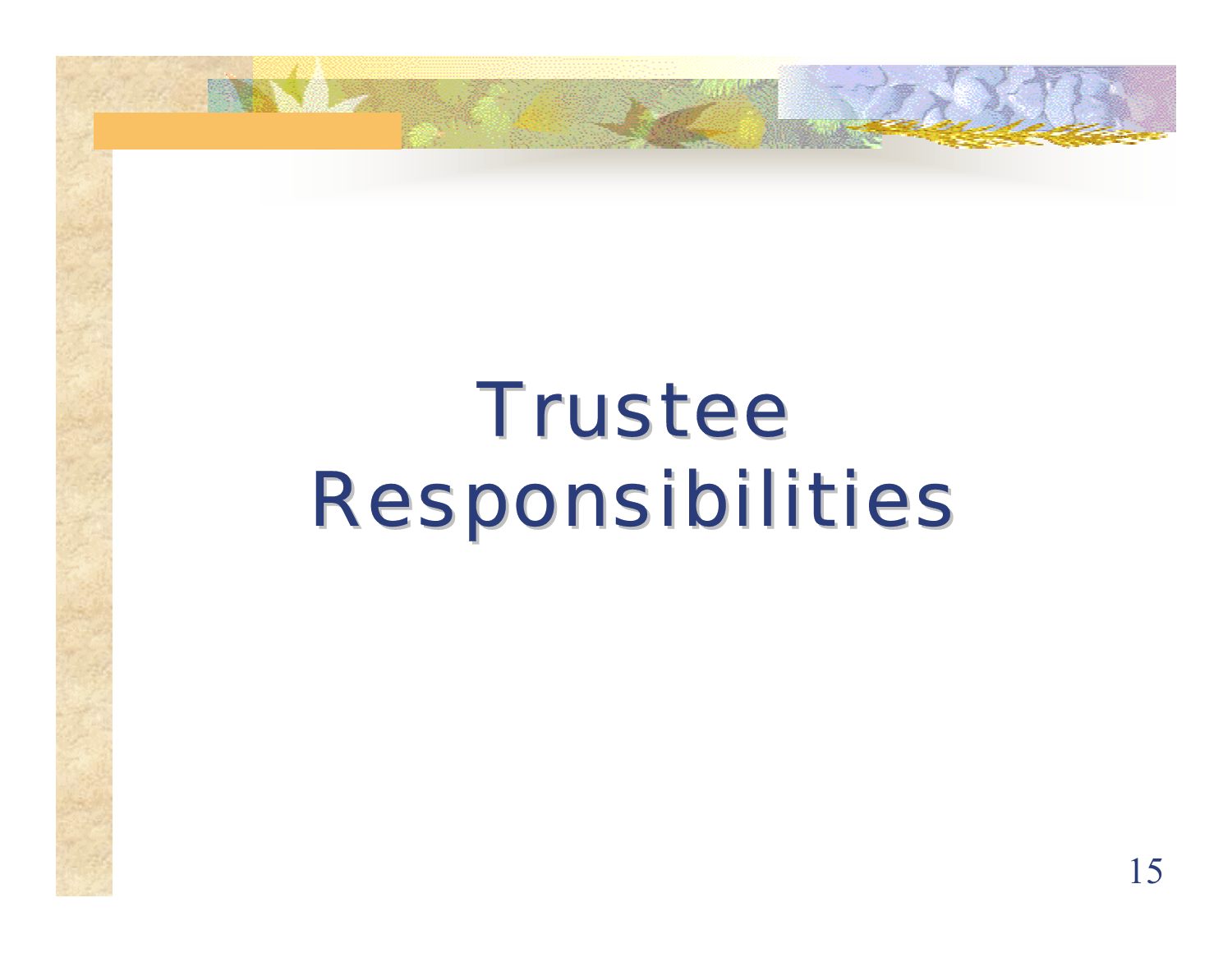## Trustee Responsibilities Trustee Responsibilities

- Assessing the extent of natural resource injuries; and
- Restoring natural processes injured or services lost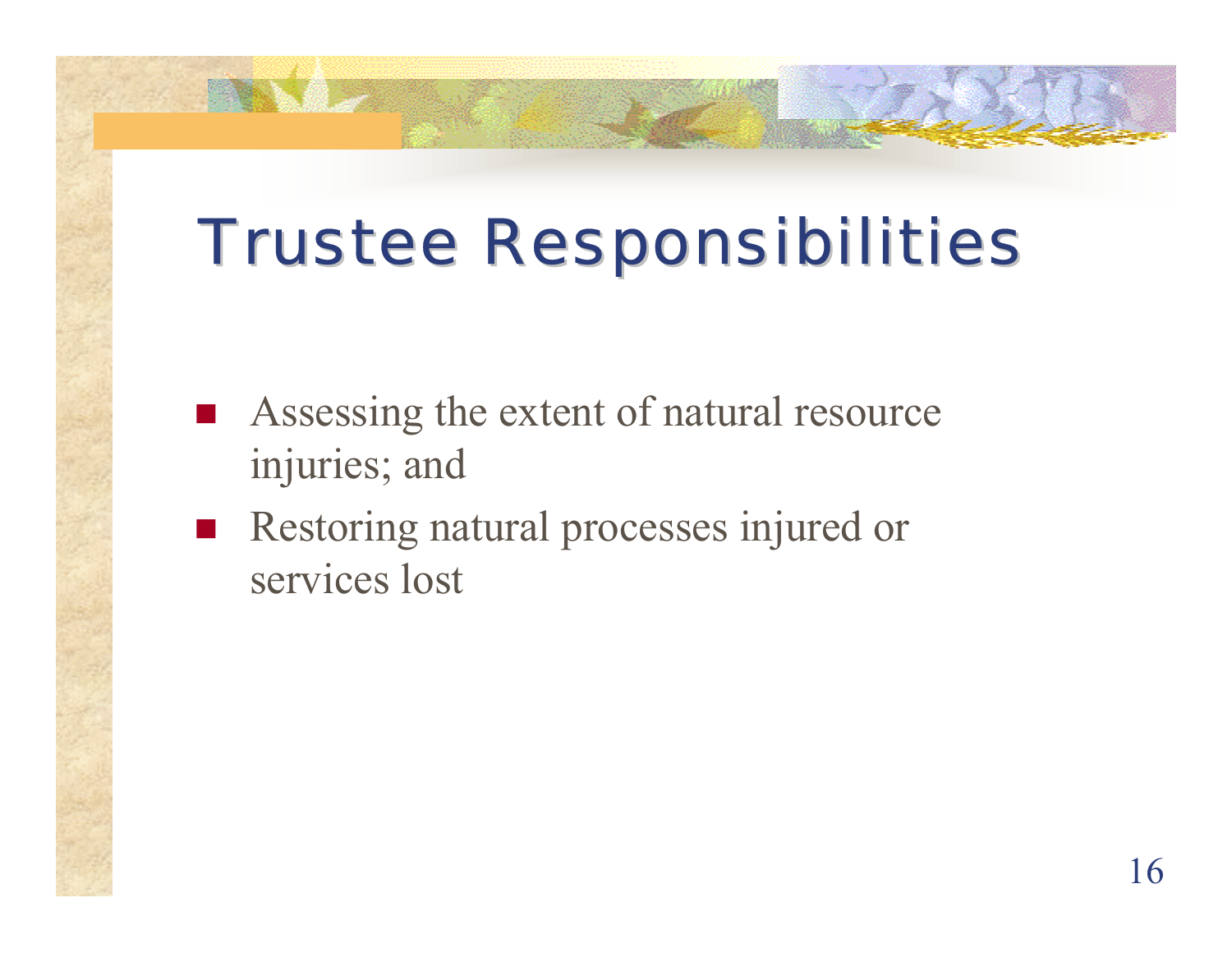## Trustee Responsibilities Trustee Responsibilities Conducting Assessments

- **NRD** assessments determine the extent of injury and determine ways of restoring and compensating for that injury
- **Assessment methodologies have been** prescribed by:
	- T. DOI (for CERCLA)
	- T. NOAA (for OPA)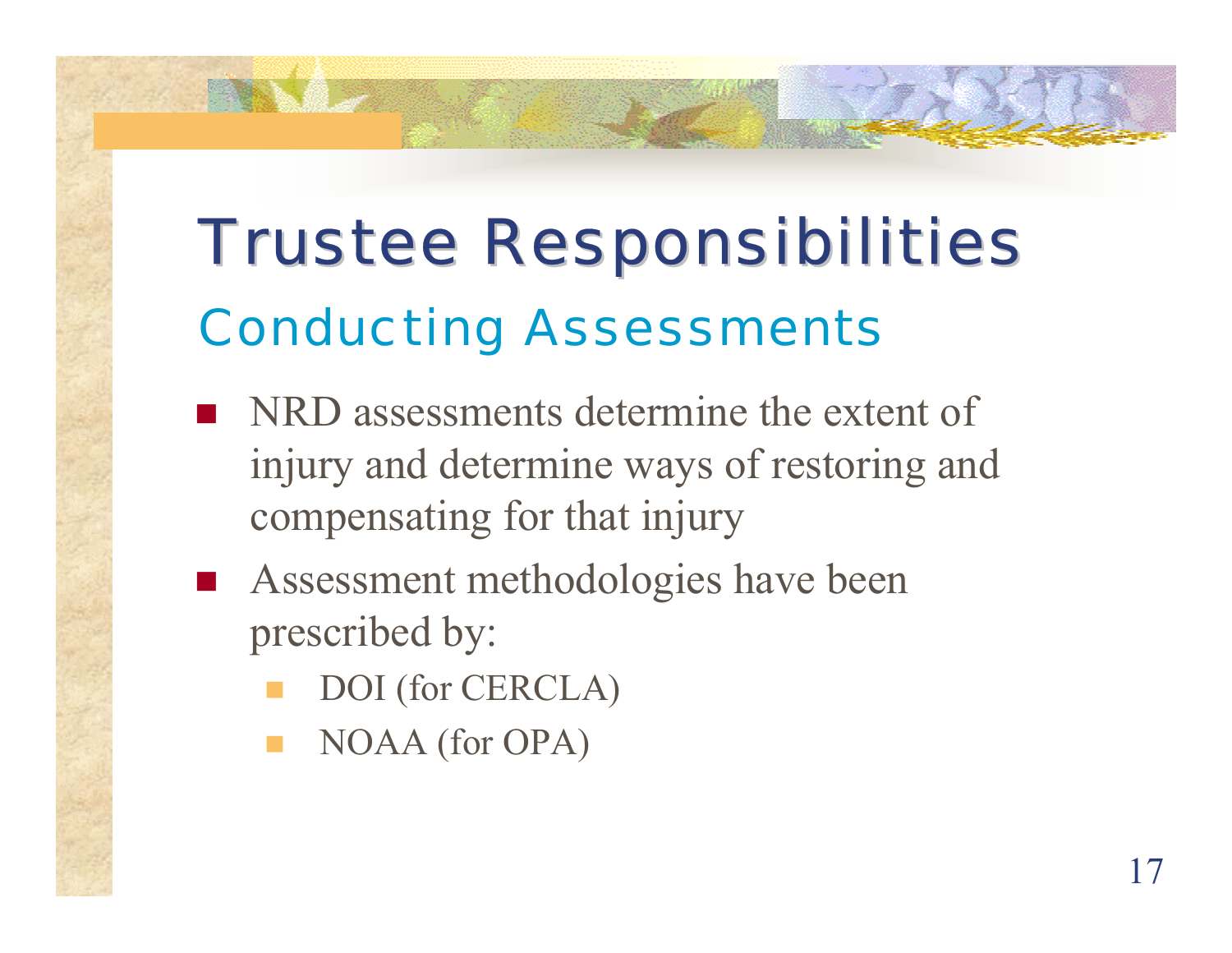## Trustee Responsibilities Trustee Responsibilities Conducting Restorations

- Restorations are primarily designed to return injured resources to baseline conditions
- Restorations can also compensate the public for the interim loss of injured resources until baseline conditions are re-established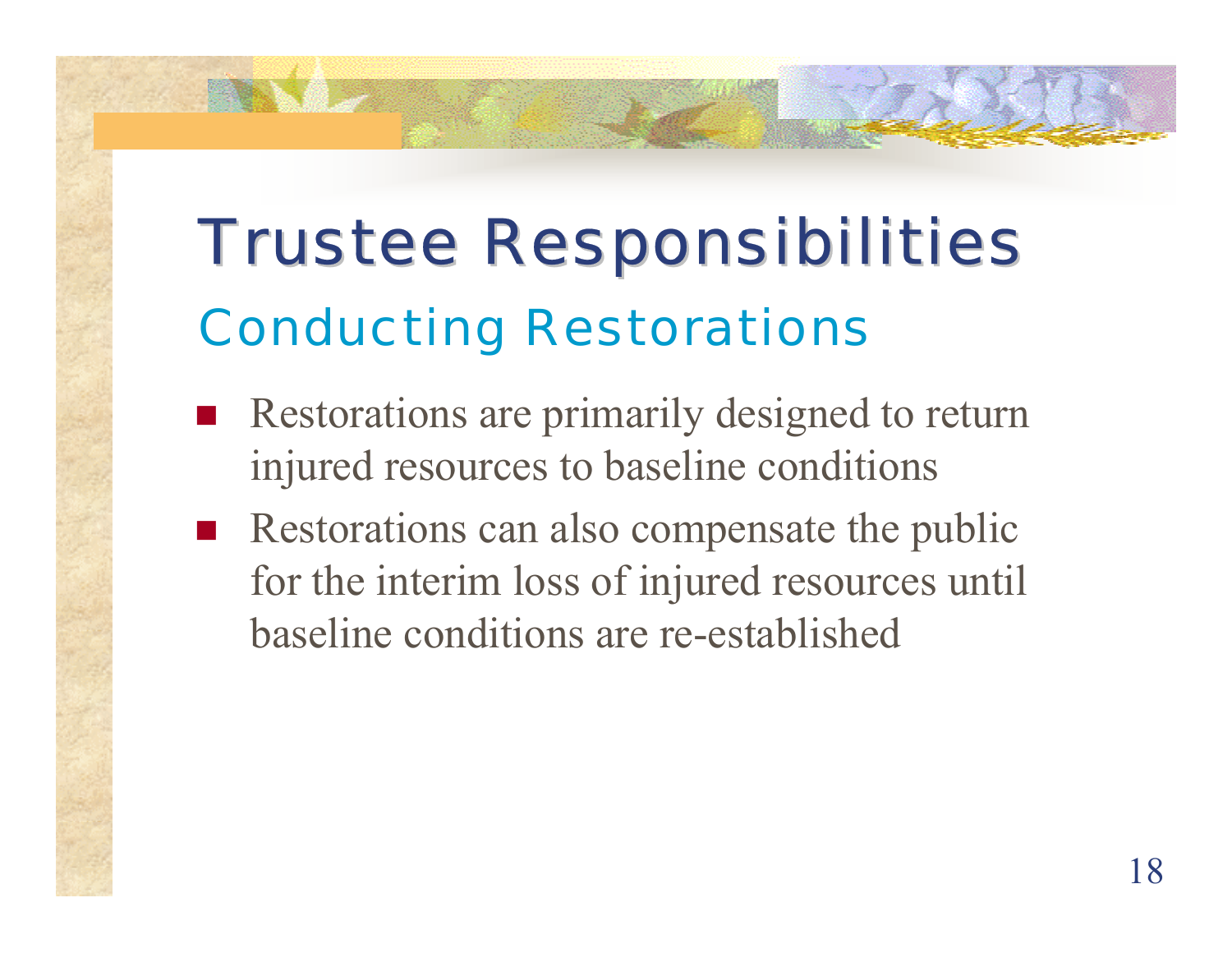## Trustee Responsibilities Trustee Responsibilities Conducting Restorations

- **Monies recovered under CERCLA must be** used for:
	- Restorations;
	- Replacement of the injured resource; or
	- Acquisition of an equivalent resource
- Monies recovered under OPA must be to reimburse or pay costs of the Trustee for assessment or restoration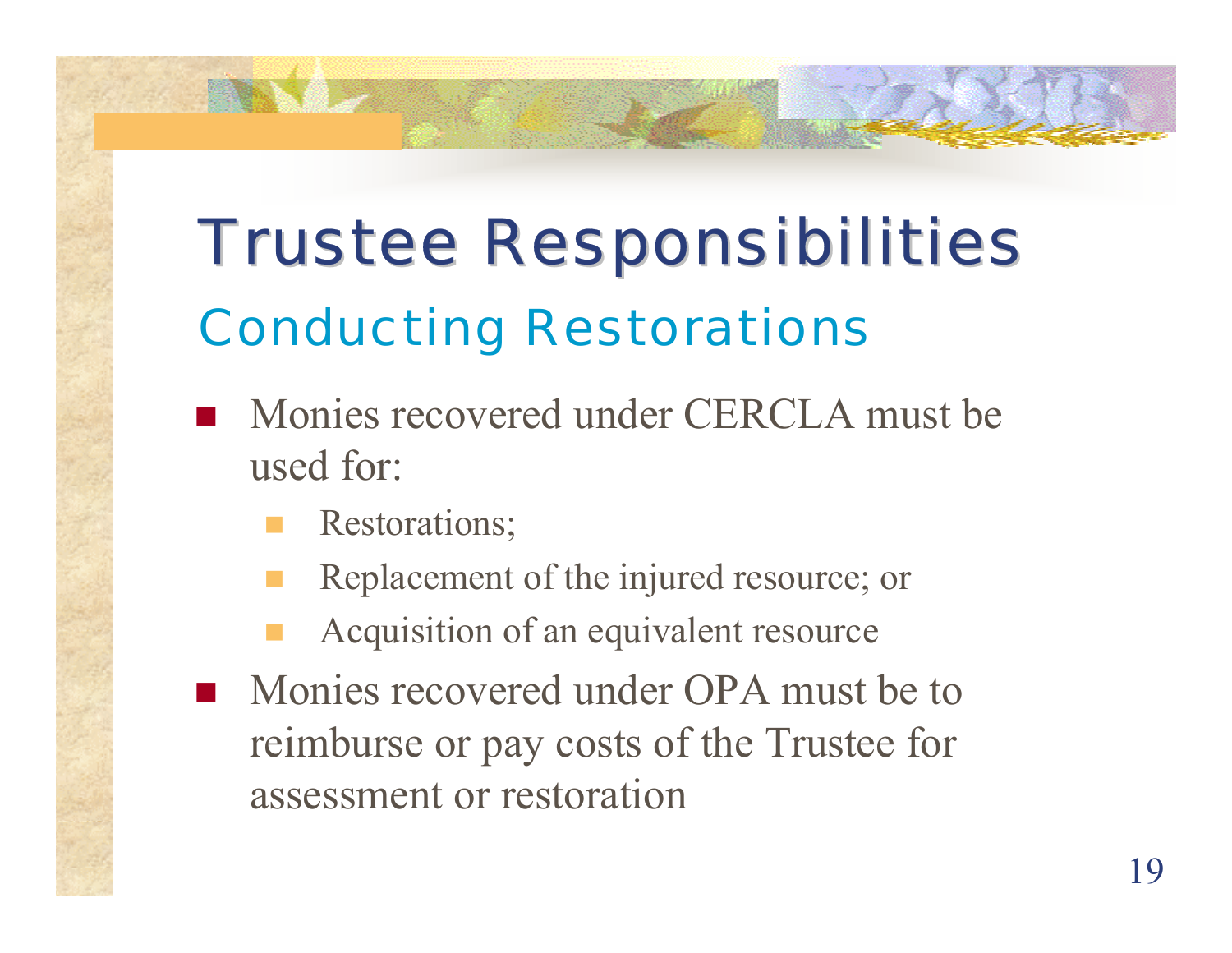## Trustee Responsibilities Trustee Responsibilities Cost Recovery

- **Trustees can seek compensation for** assessments/restorations by:
	- Suing PRPs in court;
	- Filing a claim for Trust Fund reimbursement (OPA only)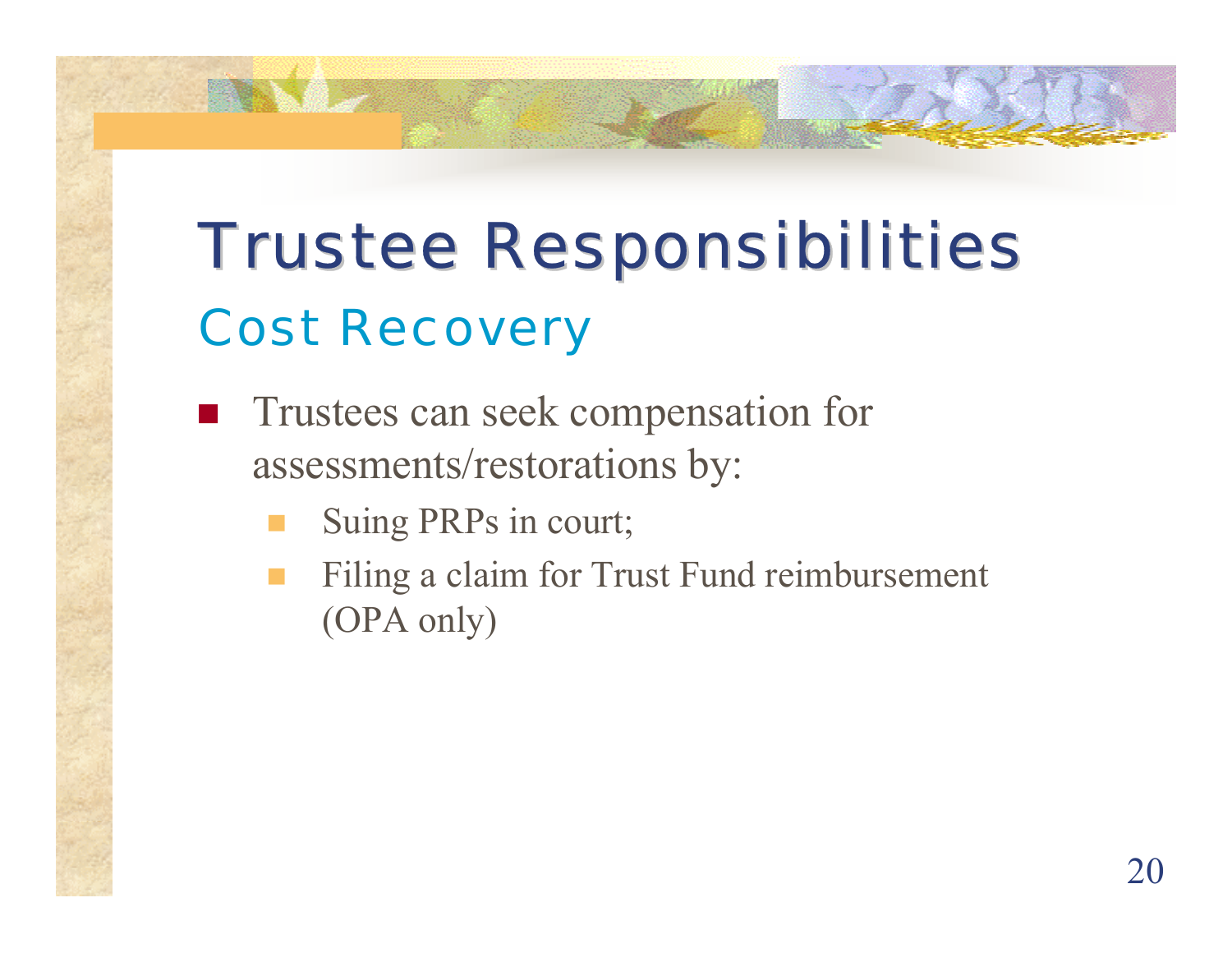# EPA Responsibilities Responsibilities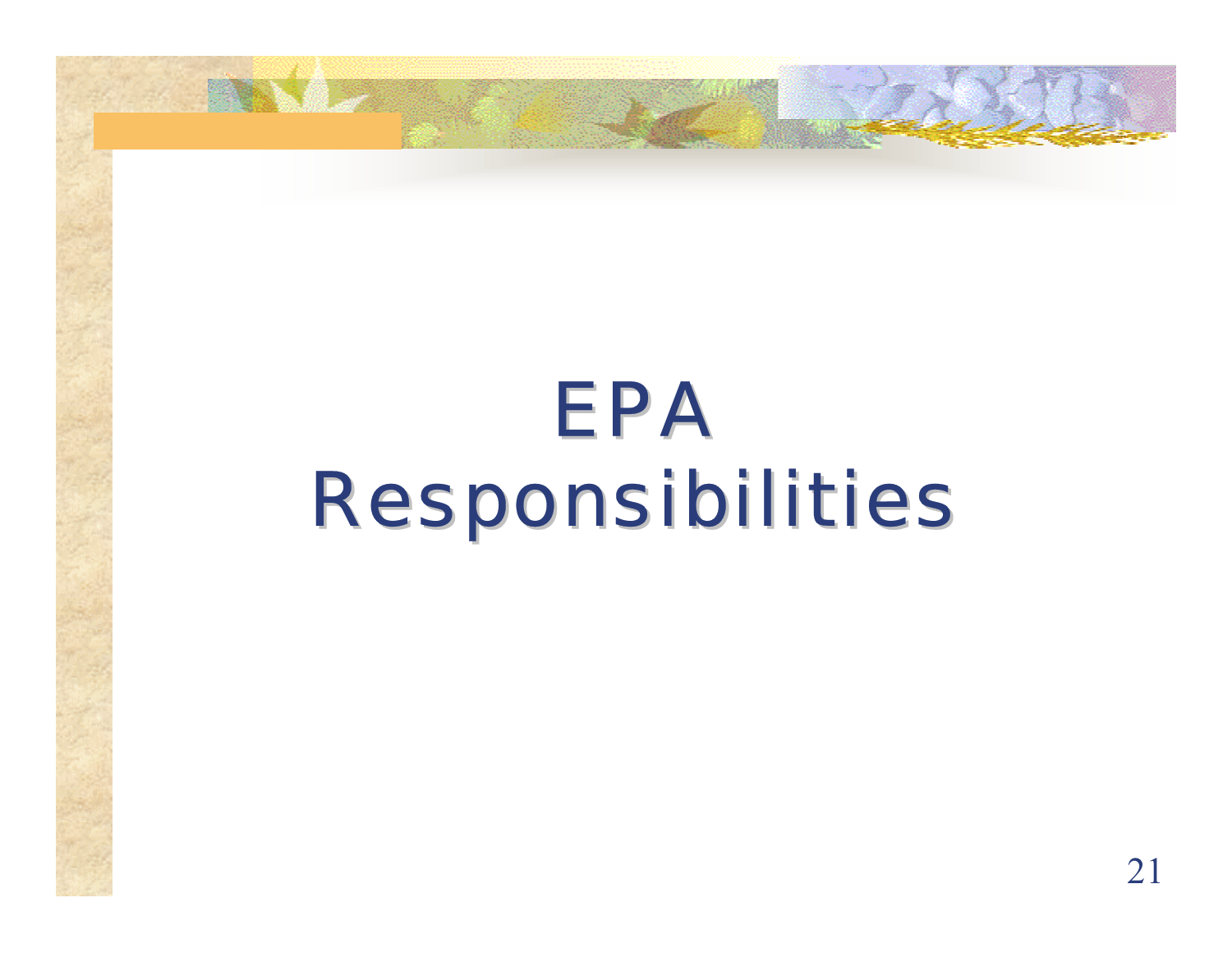## **EPA Responsibilities**

- $\blacksquare$  EPA is not a Trustee
- **EPA** is not authorized to act on behalf of **Trustees**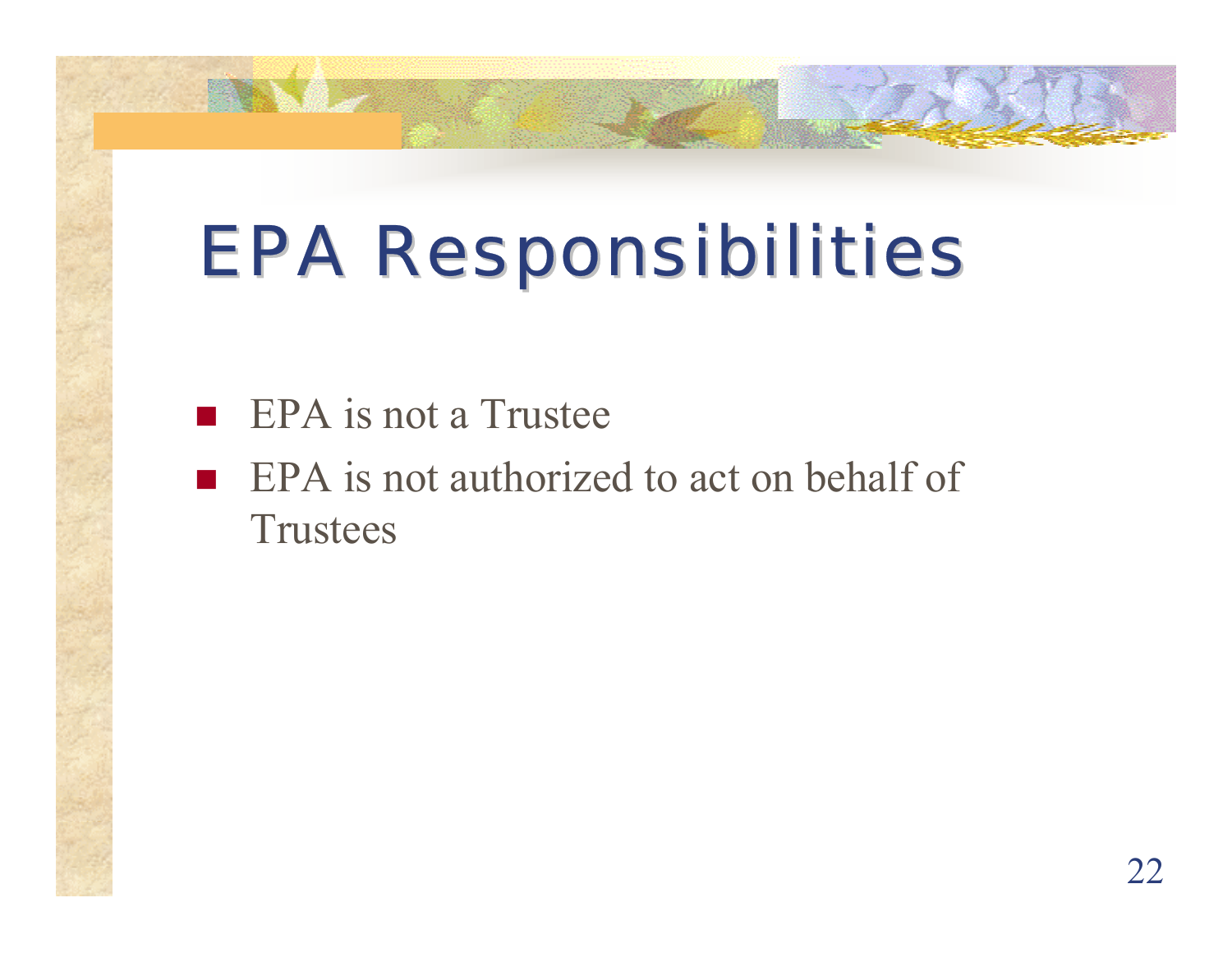## **EPA Responsibilities**

- Notifying Trustees of potential natural resources injuries
- Coordinating assessments, investigations, and planning with Trustees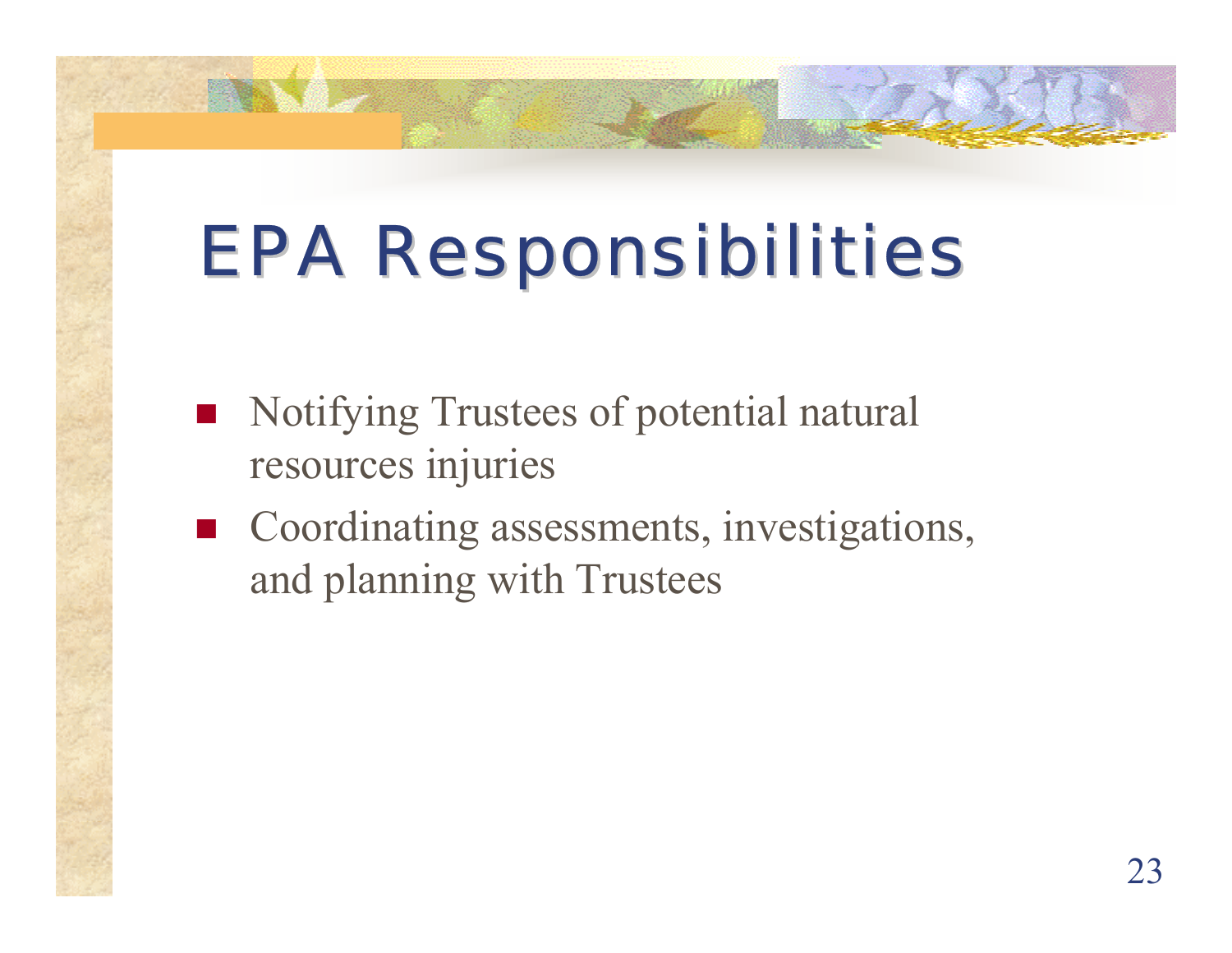## **EPA Responsibilities**

- **EPA** encourages participation by all affected **Trustees**
- **Participation encouraged at every stage of the** process
- **EPA** cannot assess whether any impact has or has not taken place so notification needs to be provided to Trustees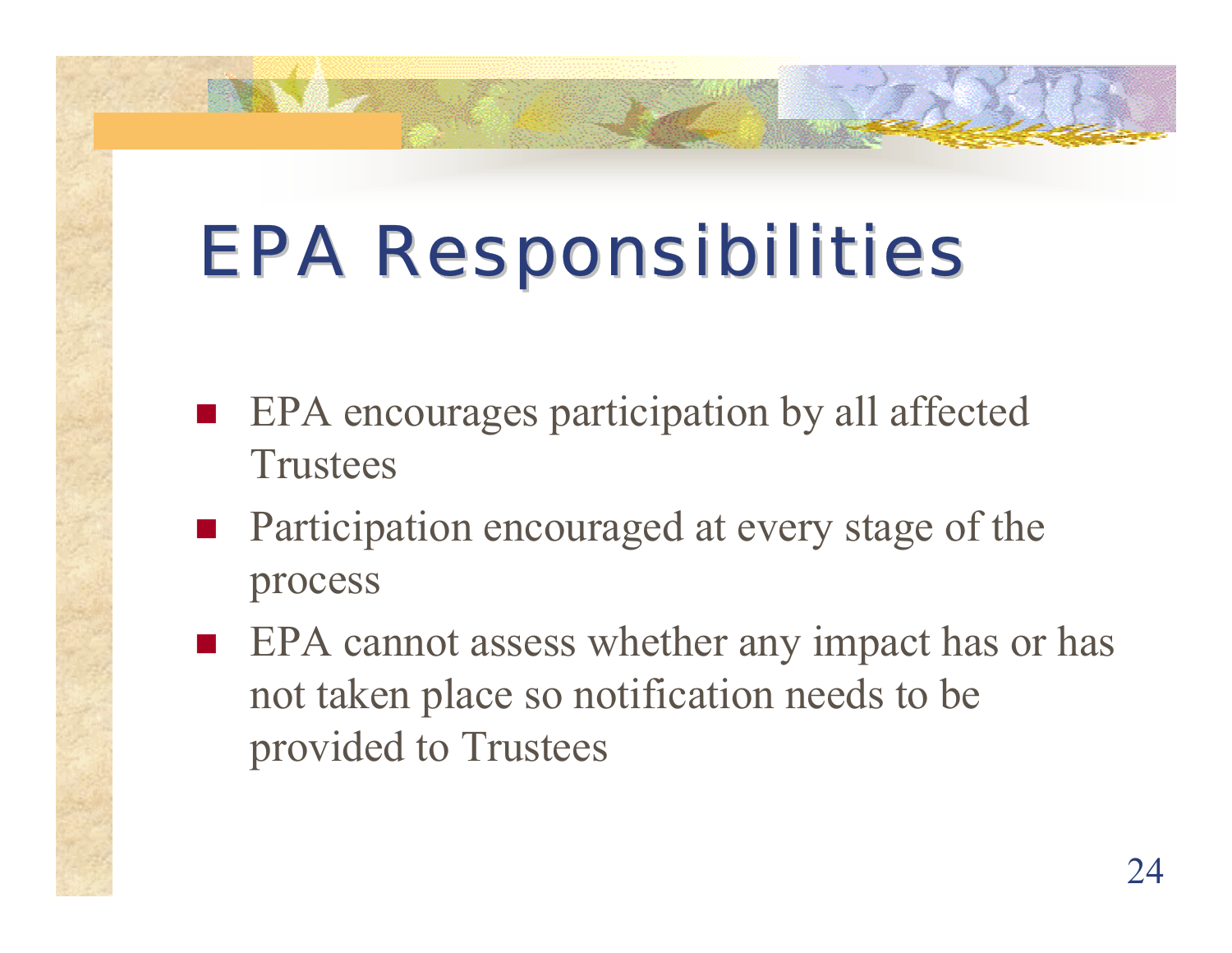#### **EPA Responsibilities** Sharing of Responsibilities with Coast Guard

- **EPA** responsible for contamination on land and inland waters
- Coast Guard primarily responsible for contamination involving the coastal zone, the Great Lakes, and deepwater ports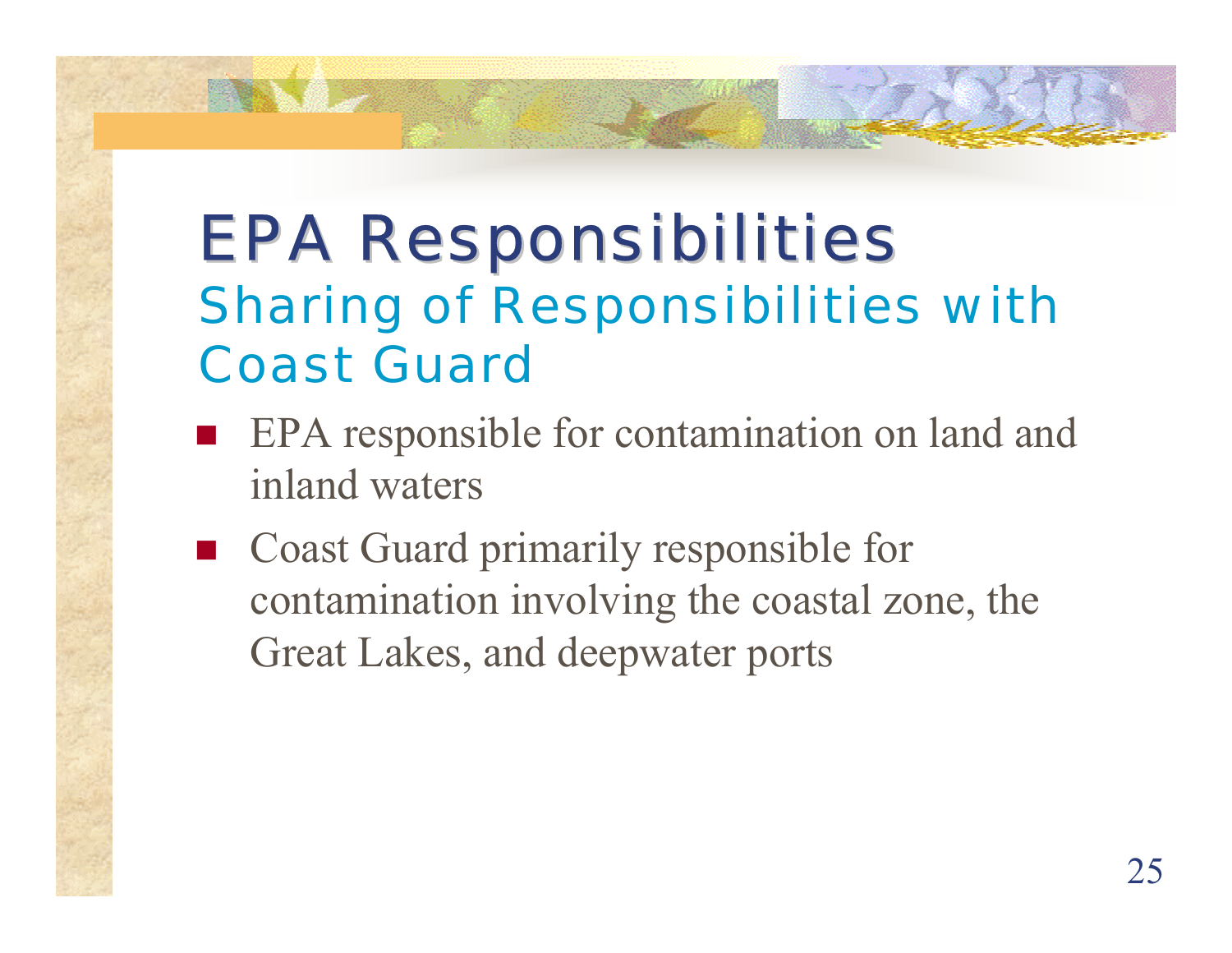# Notifying and Coordinating with Coordinating with **Trustees**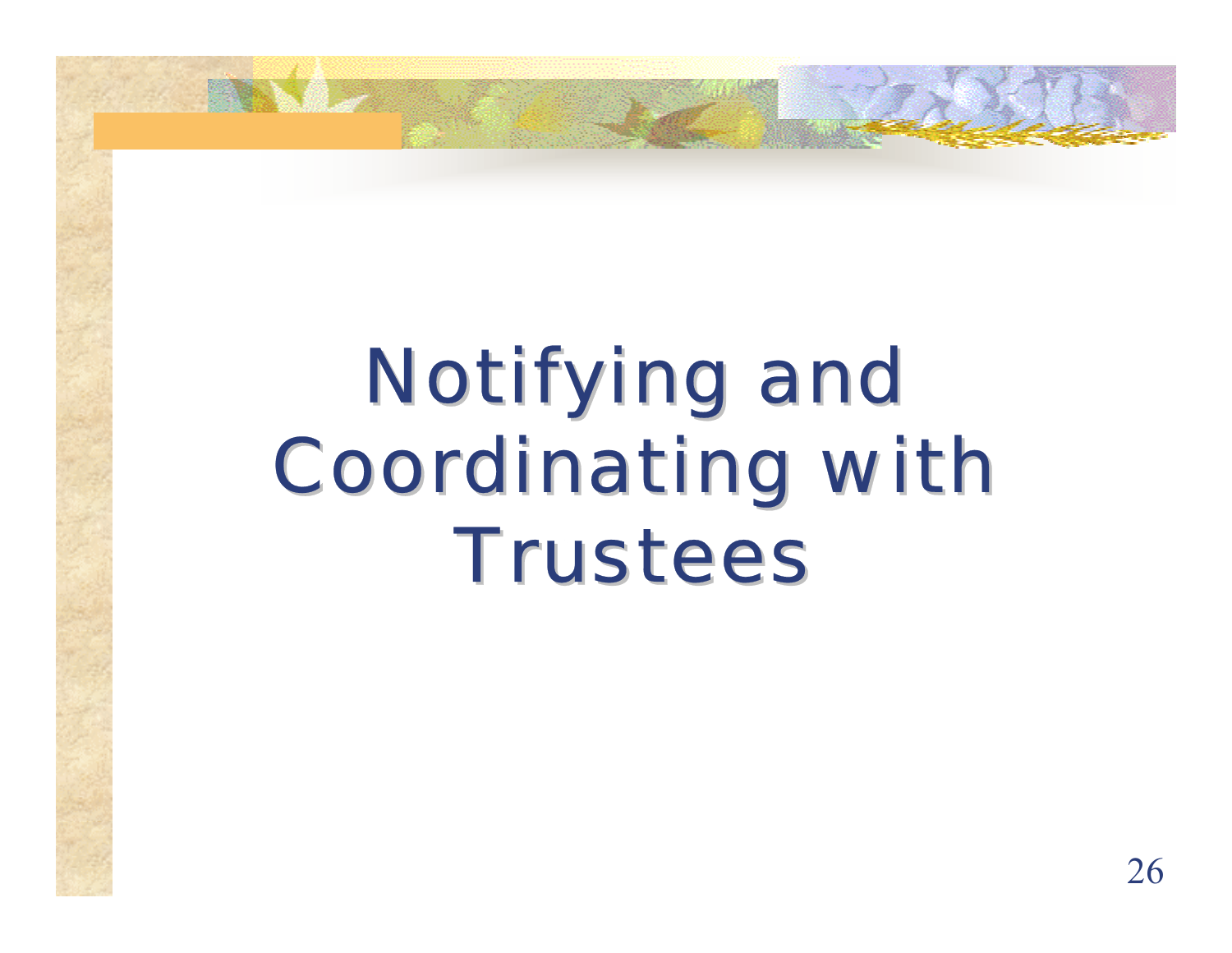## Goals of Notification and Goals of Notification and **Coordination**

- **Provide Trustees with the information needed** to meet their legal obligations
- Share information to better protect human health and the environment
- Reduce the time for settlement of liabilities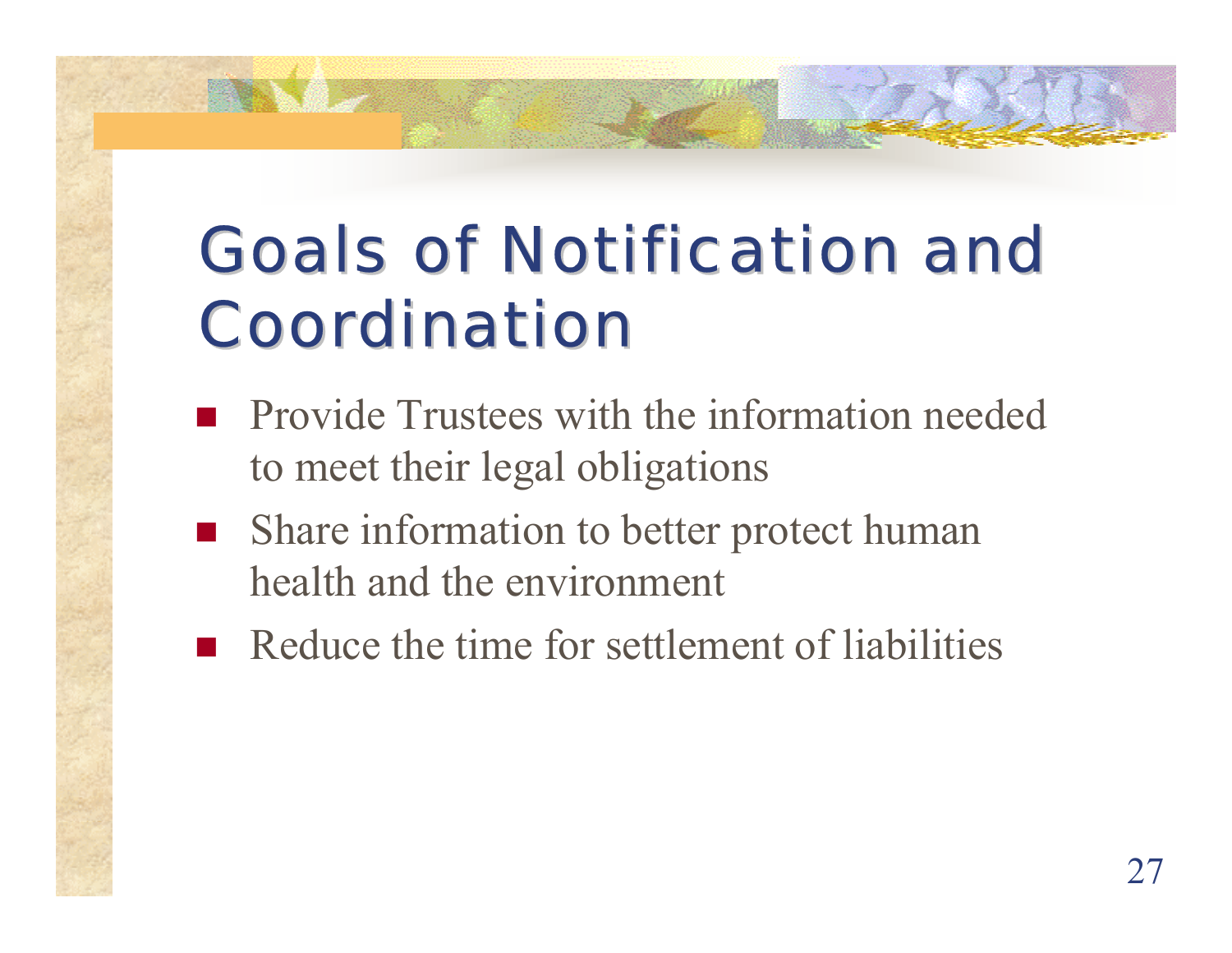#### **Notification and Coordination** Providing Trustees with Needed Information

- Coordination between EPA and Trustees will assist the Trustees:
	- In making decisions about whether restoration is needed in light of response actions; and
	- Should generally result in more efficient negotiations and an opportunity to address all liabilities at the site simultaneously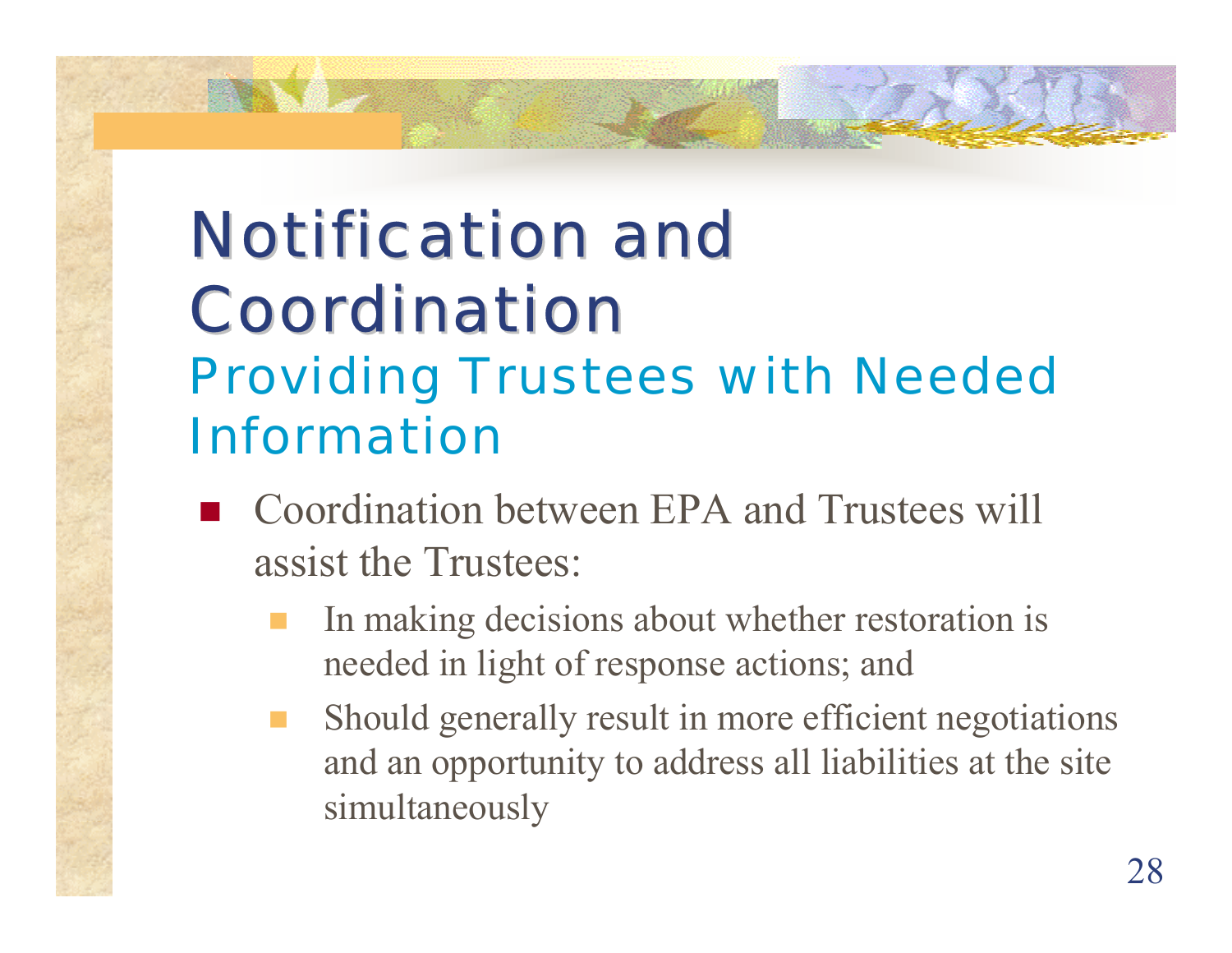#### **Notification and Coordination** Providing Trustees with Needed Information

- Trustees given the opportunity to review and provide comment on EPA decision documents
- If any portion of these documents addresses restoration and/or compensation for injured resources - that portion of the document will be the sole responsibility of the Trustees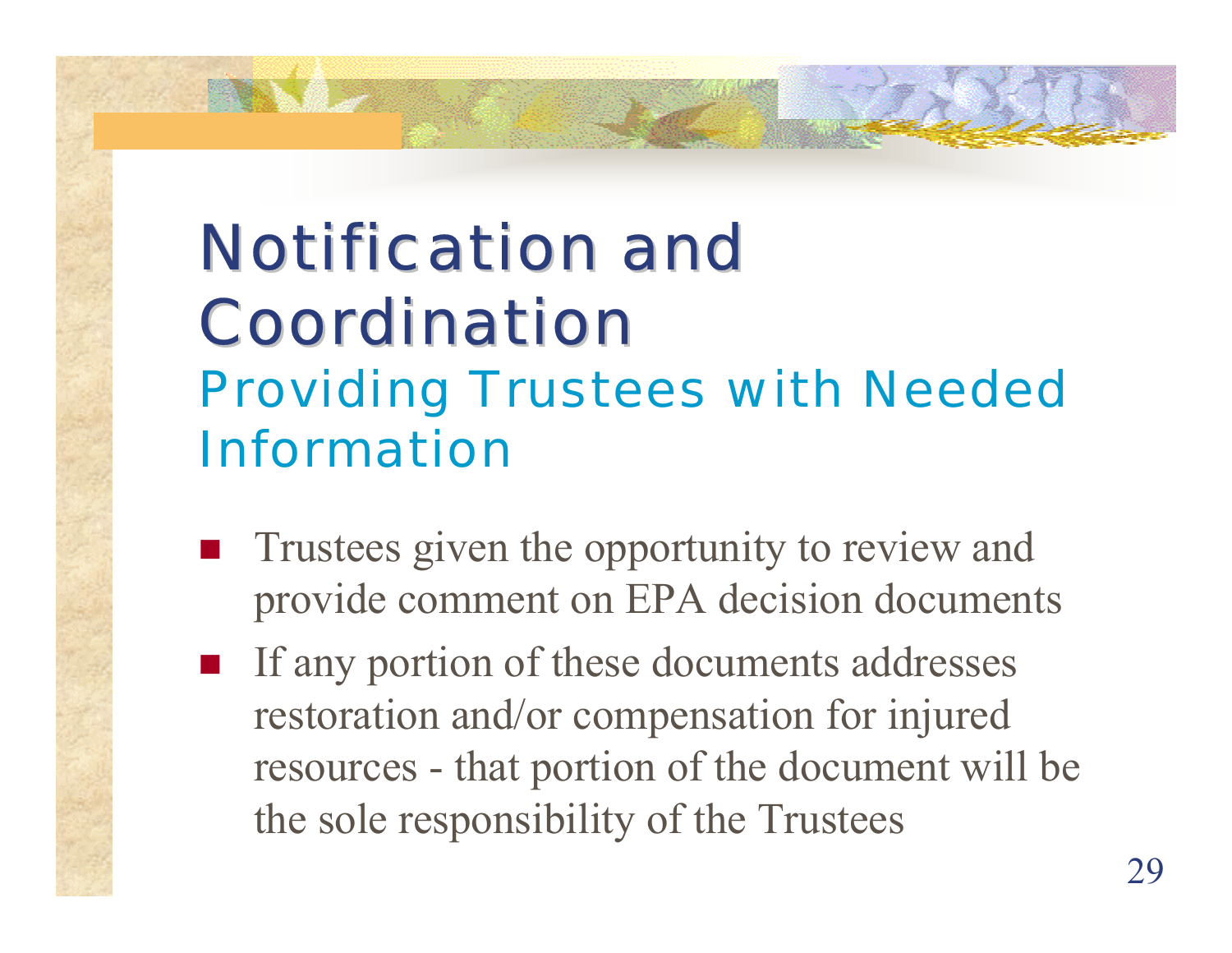#### **Notification and Coordination** Better Protection of Human Health and the Environment

- **Trustees coordinate with EPA on assessments,** investigations, and planning
- **T** Trustees often have information and technical expertise about biological effects, as well as location of sensitive species and habitats
- Avoid danger that cleanup could cause additional NR damages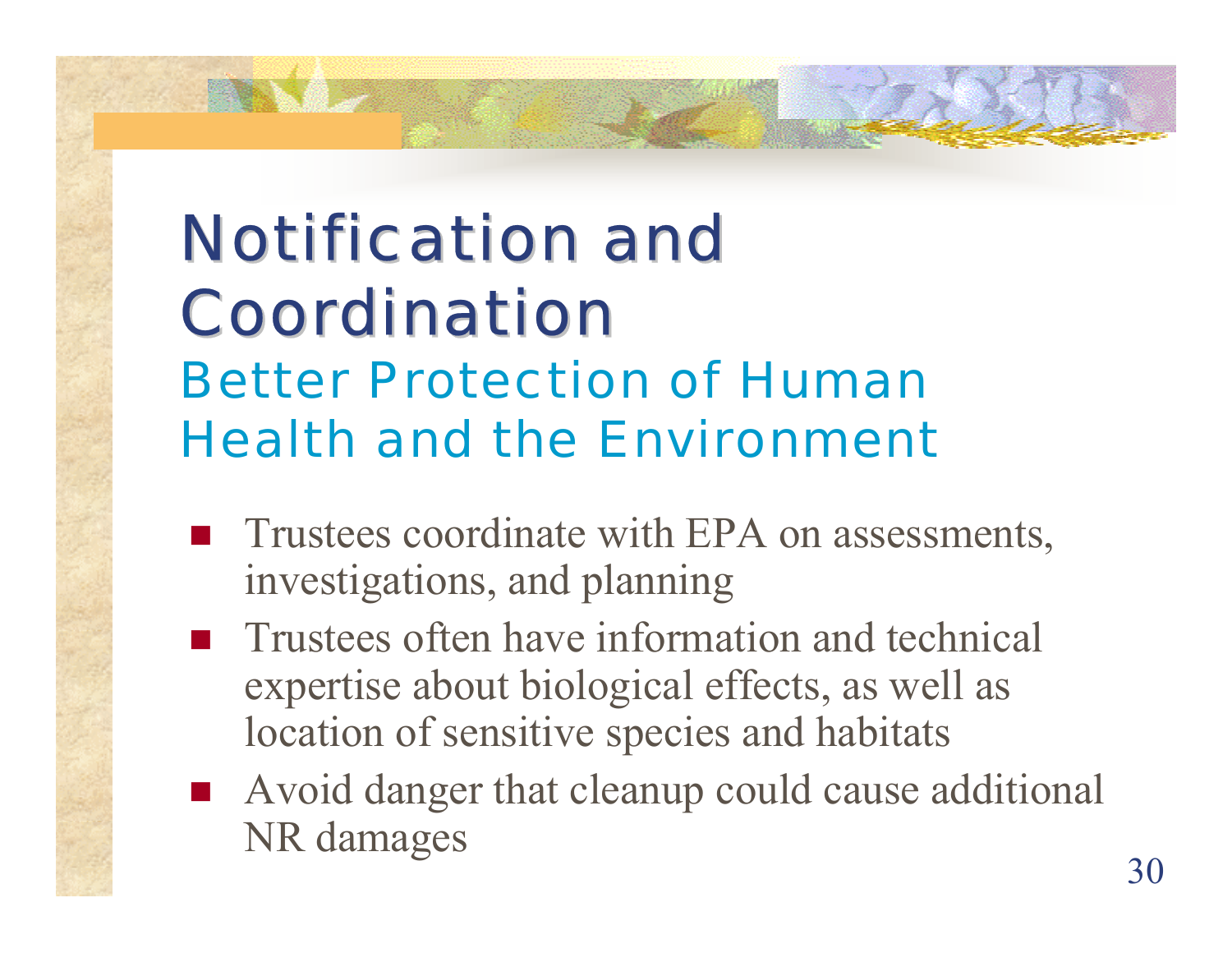## **Notification and Coordination** Reduce Time for Settlement

- **If natural resource liability not resolved in** CERCLA settlement, Trustee may undertake natural resource damage assessment (NRDA) efforts
- **NRDA** used to identify additional actions (beyond response) to address natural resources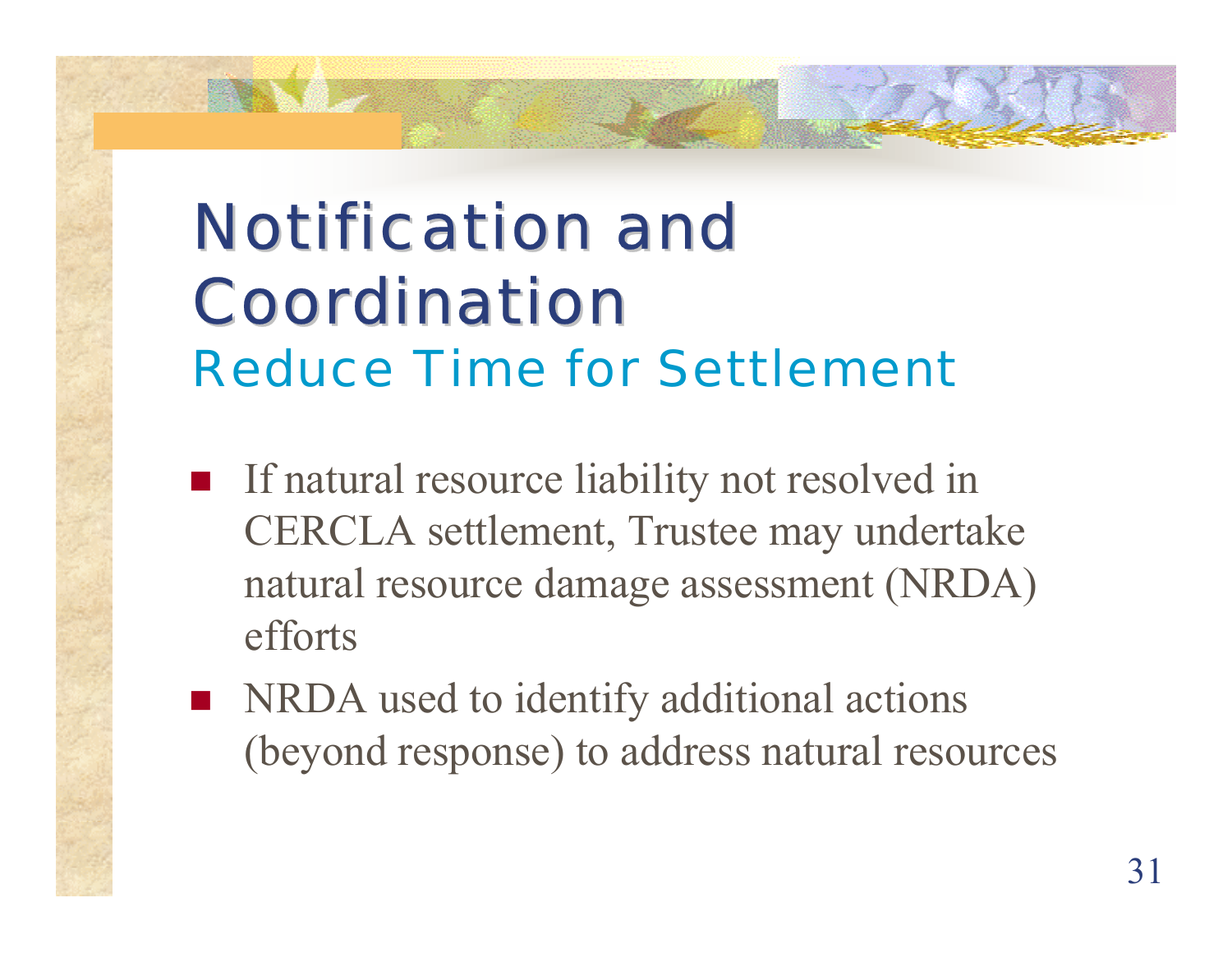## Notification and **Coordination** Reduce Time for Settlement

- CERCLA NRD claim must be filed within 3 years of:
	- Date of discovery of loss and its connection to the release; or
	- At NPL sites, completion of remedial action
- **OPA** NRD claim must be filed within 3 years of damage assessment completion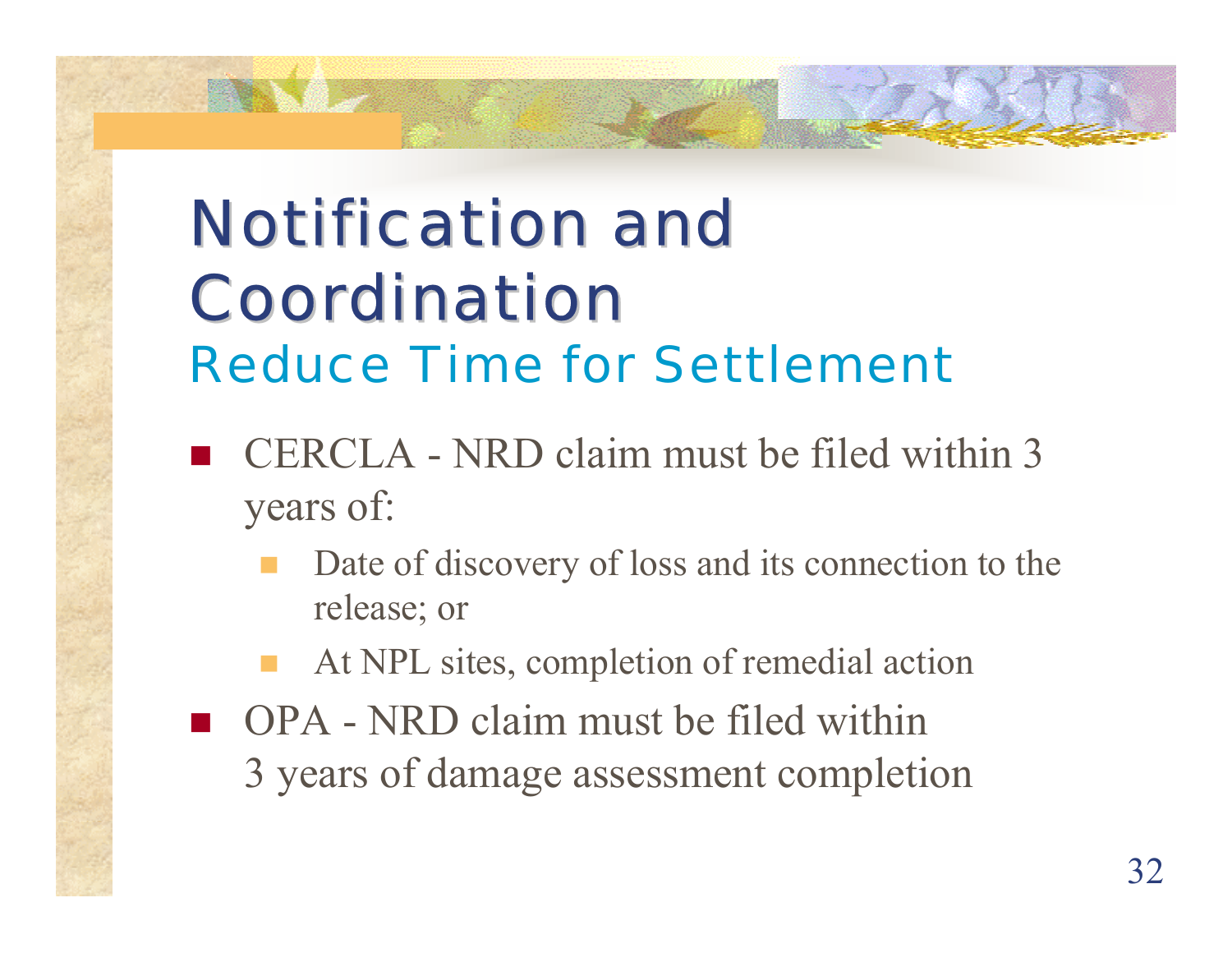## **Notification and Coordination** Reduce Time for Settlement

- Notify Federal Trustees of settlement negotiations with PRPs if the release may have resulted in injuries to resources under their Trusteeship
- **Encourage participation of Federal trustees in** settlement negotiations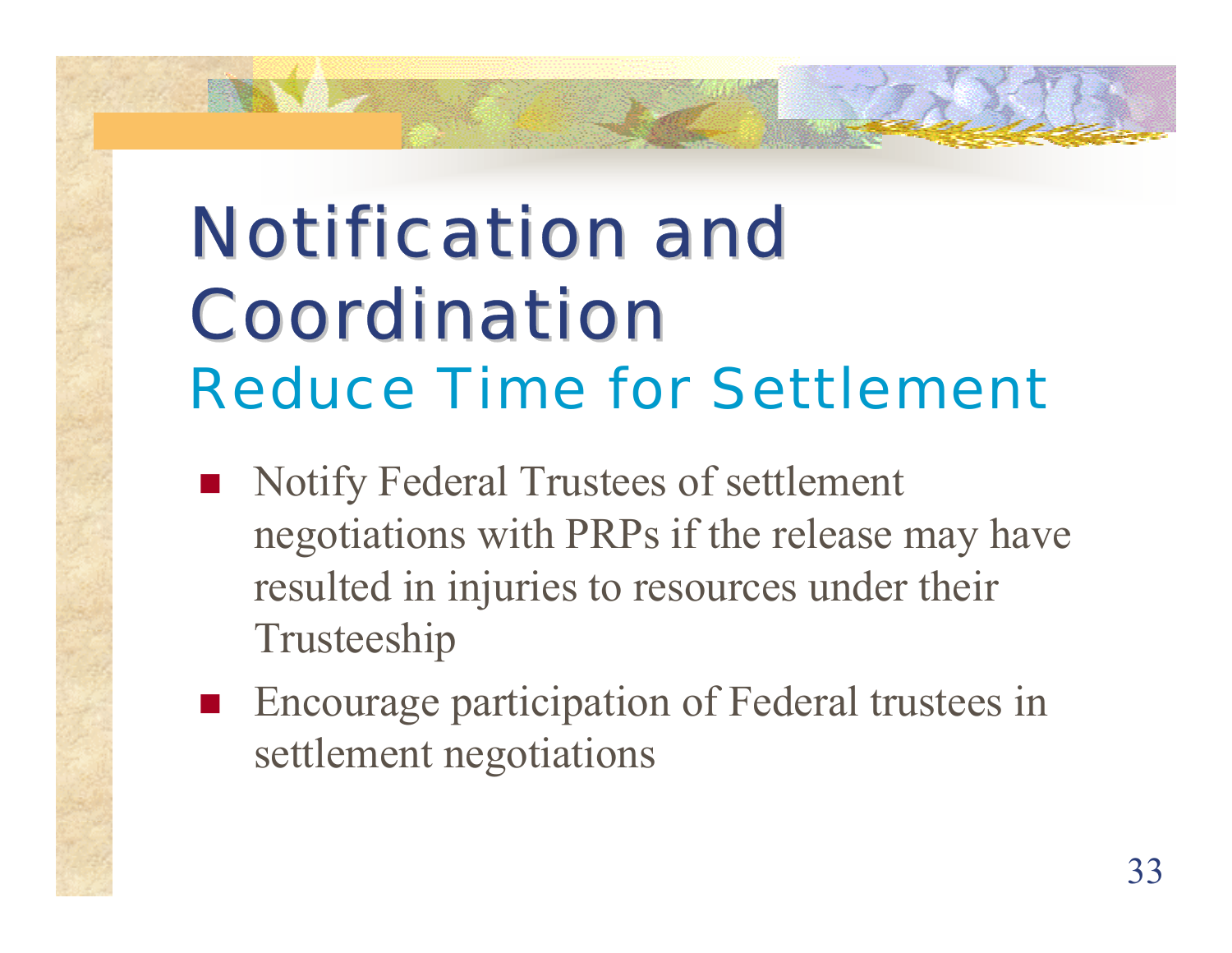## How EPA and Trustees Work Together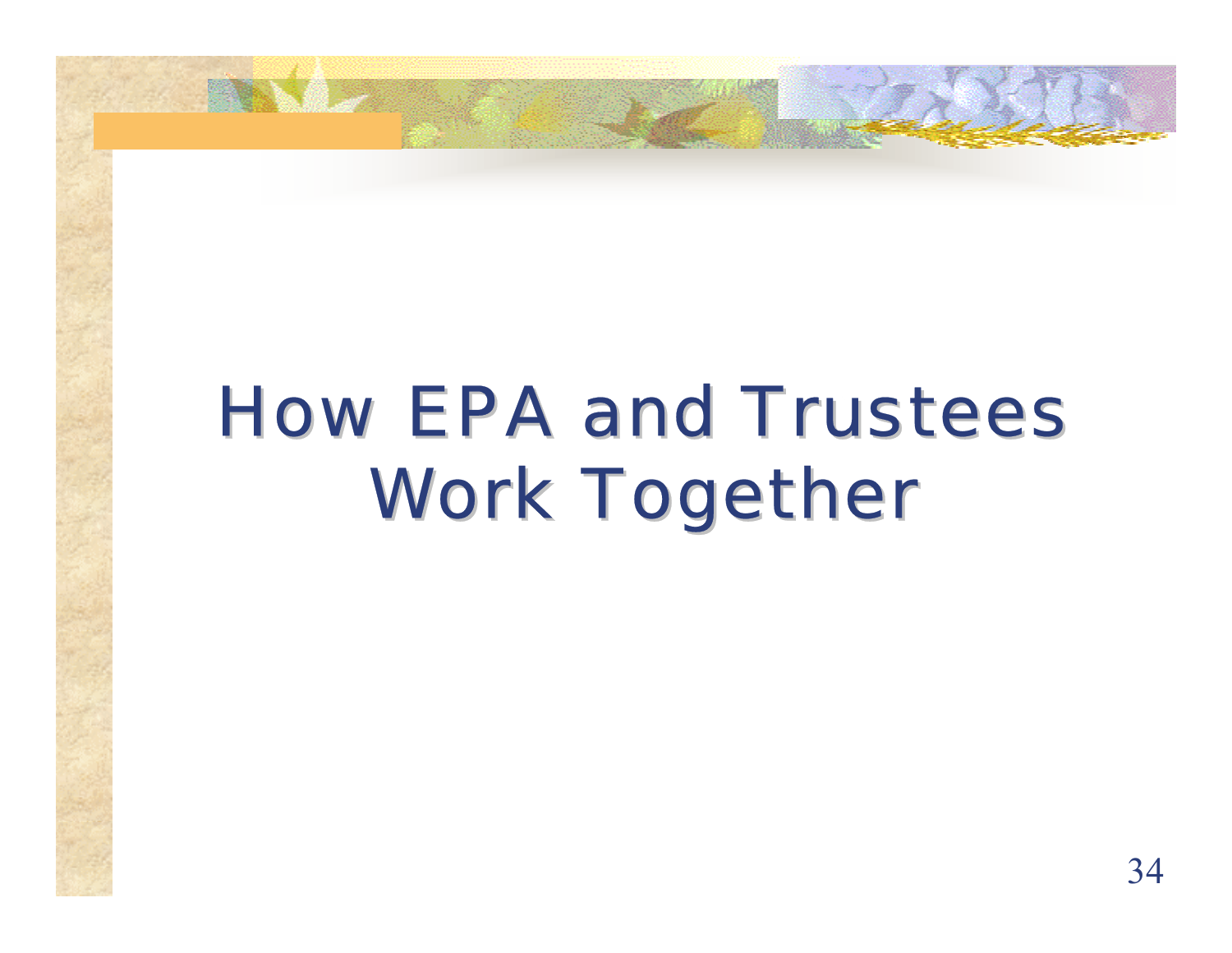## **EPA and Trustees: Mutual Notification and Coordination**

- CERCLA
	- Removals
	- Remedial Actions
- **OPA Removals**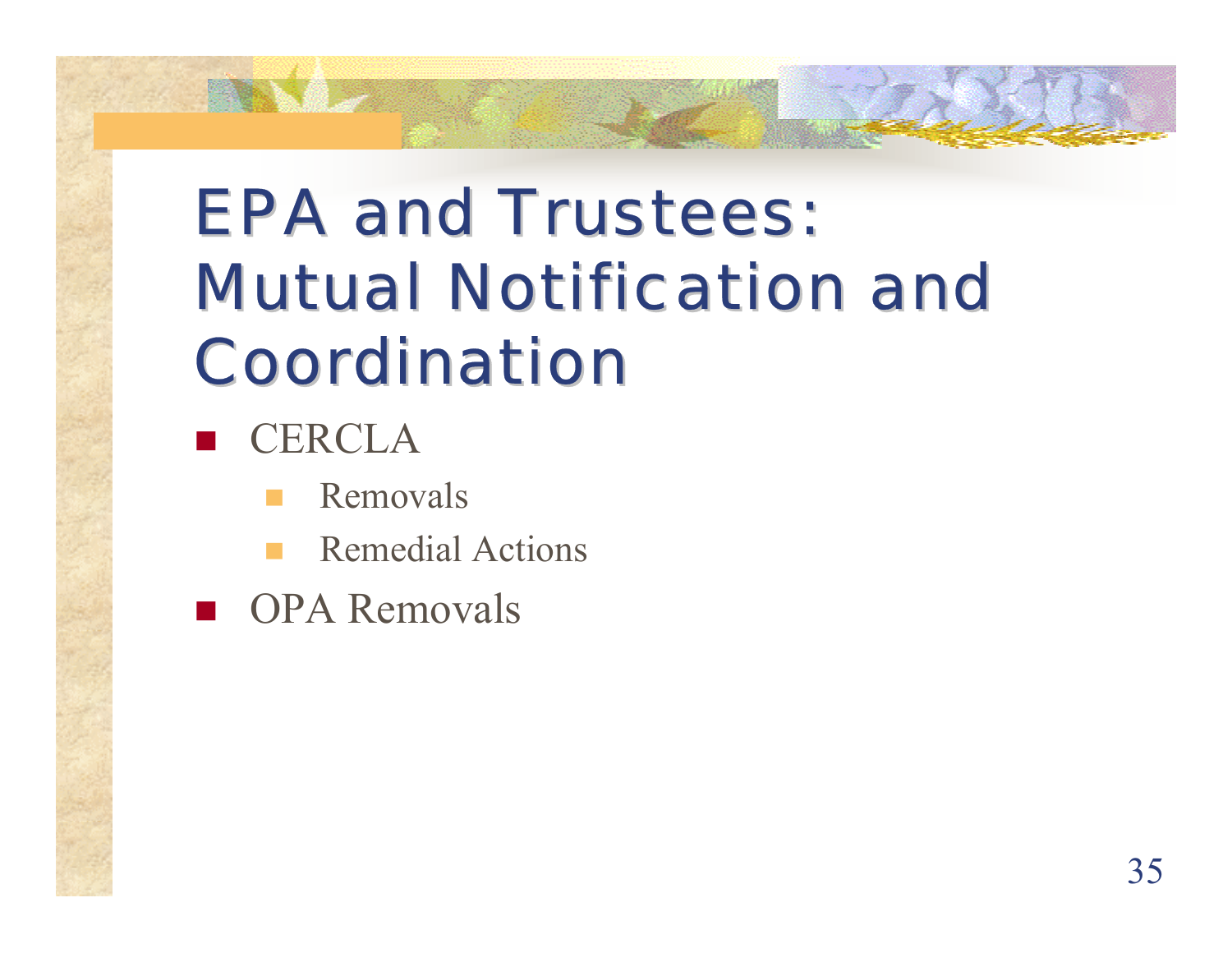## **CERCLA Notification and Coordination**

- **Promptly notify Trustees of potential injuries to** natural resources from releases
- Coordinate assessments, investigations, and planning with Trustees
- Notify and encourage Trustee participation in settlement negotiations with PRPs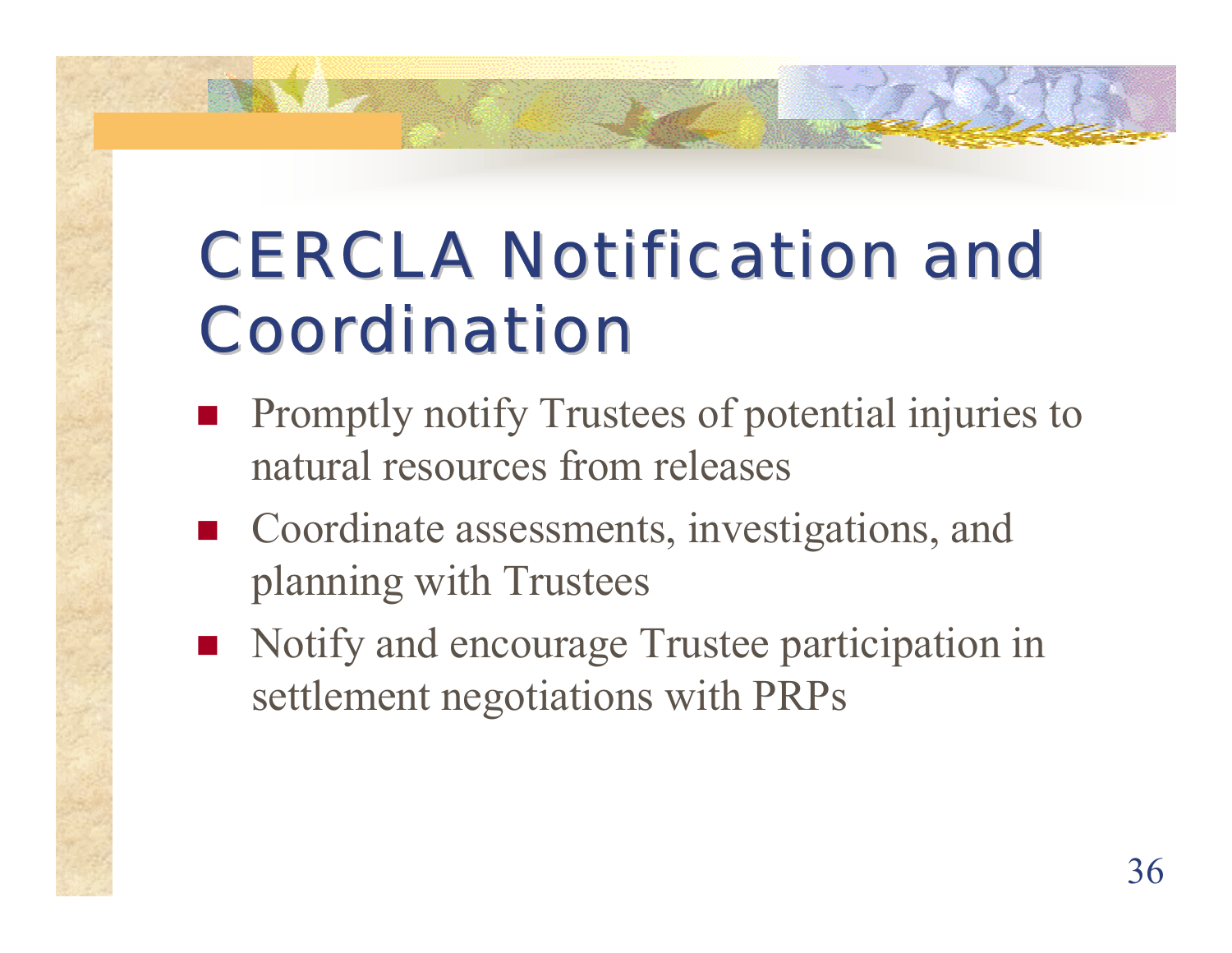#### **Superfund Removals:** NRD Notification and Coordination

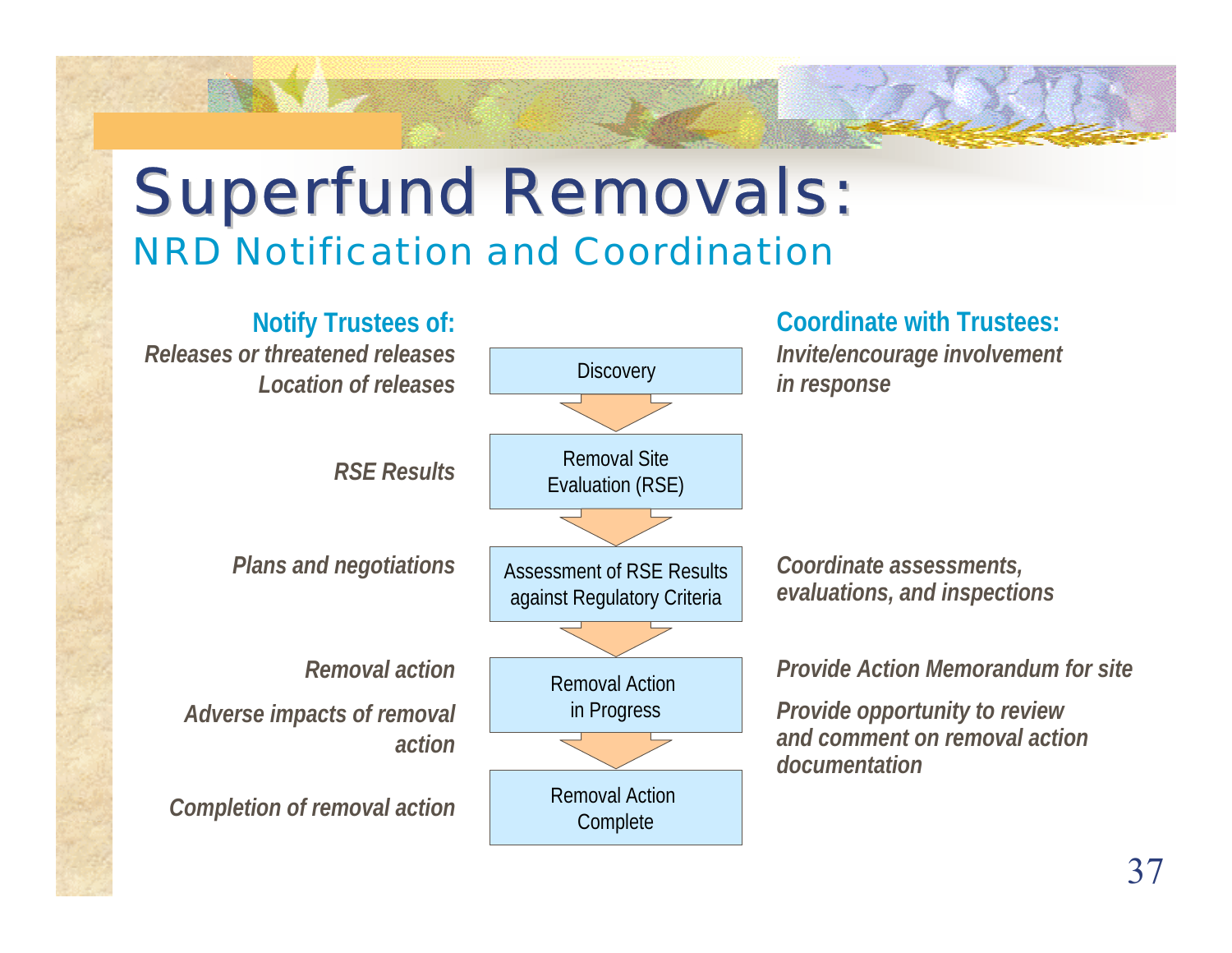#### **Superfund Remedial Actions:**



#### Notification and Coordination with Trustees throughout Pipeline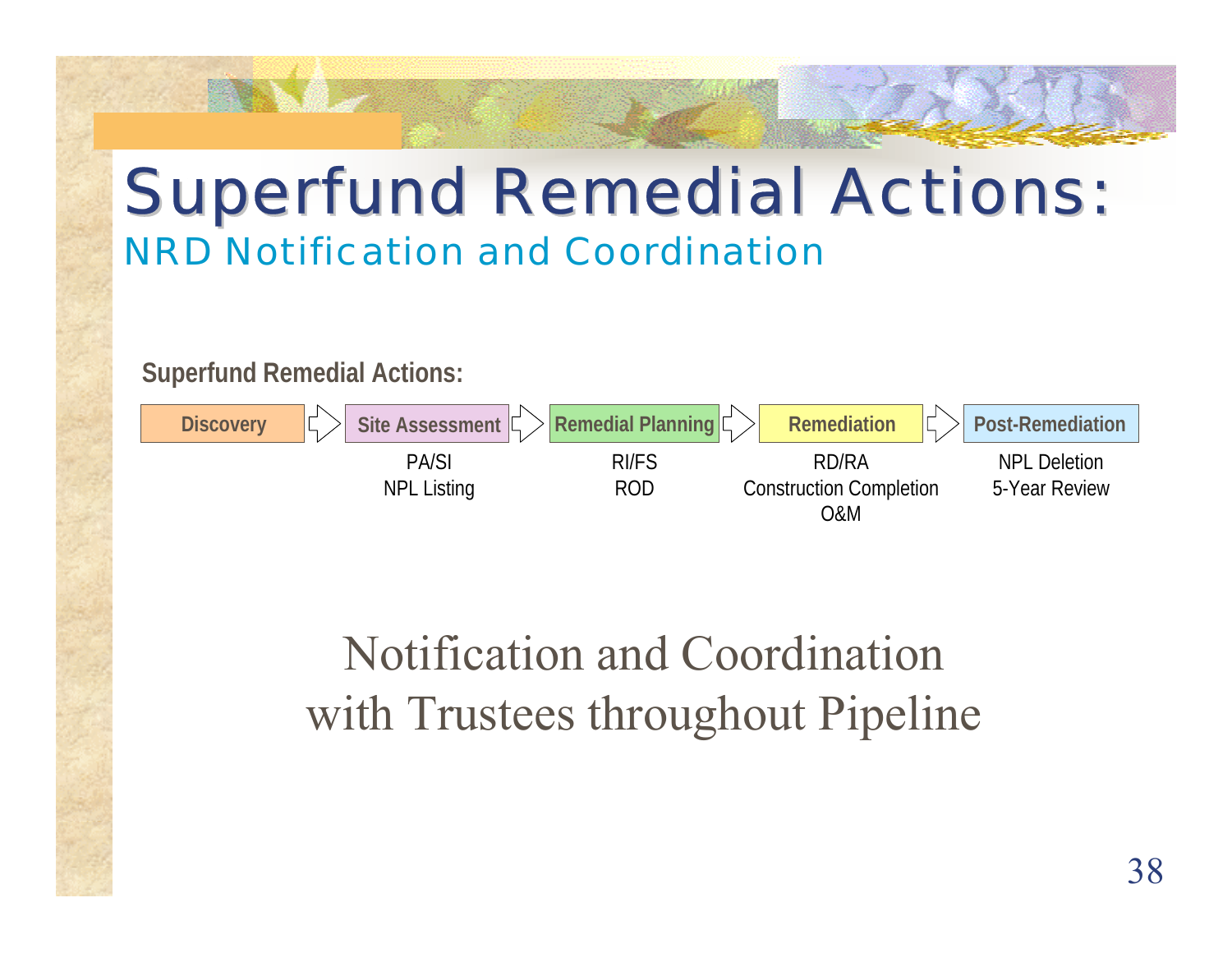*Releases or threatened releases*

*Location of releases*

*Initiation/termination of discovery*

**Discovery** 

**Notify Trustees of: Coordinate with Trustees:**

*Invite/encourage involvement in response*

*Respond to requests for enforcement*

*Exchange PRP information and coordinate CERCLA §104 requests*

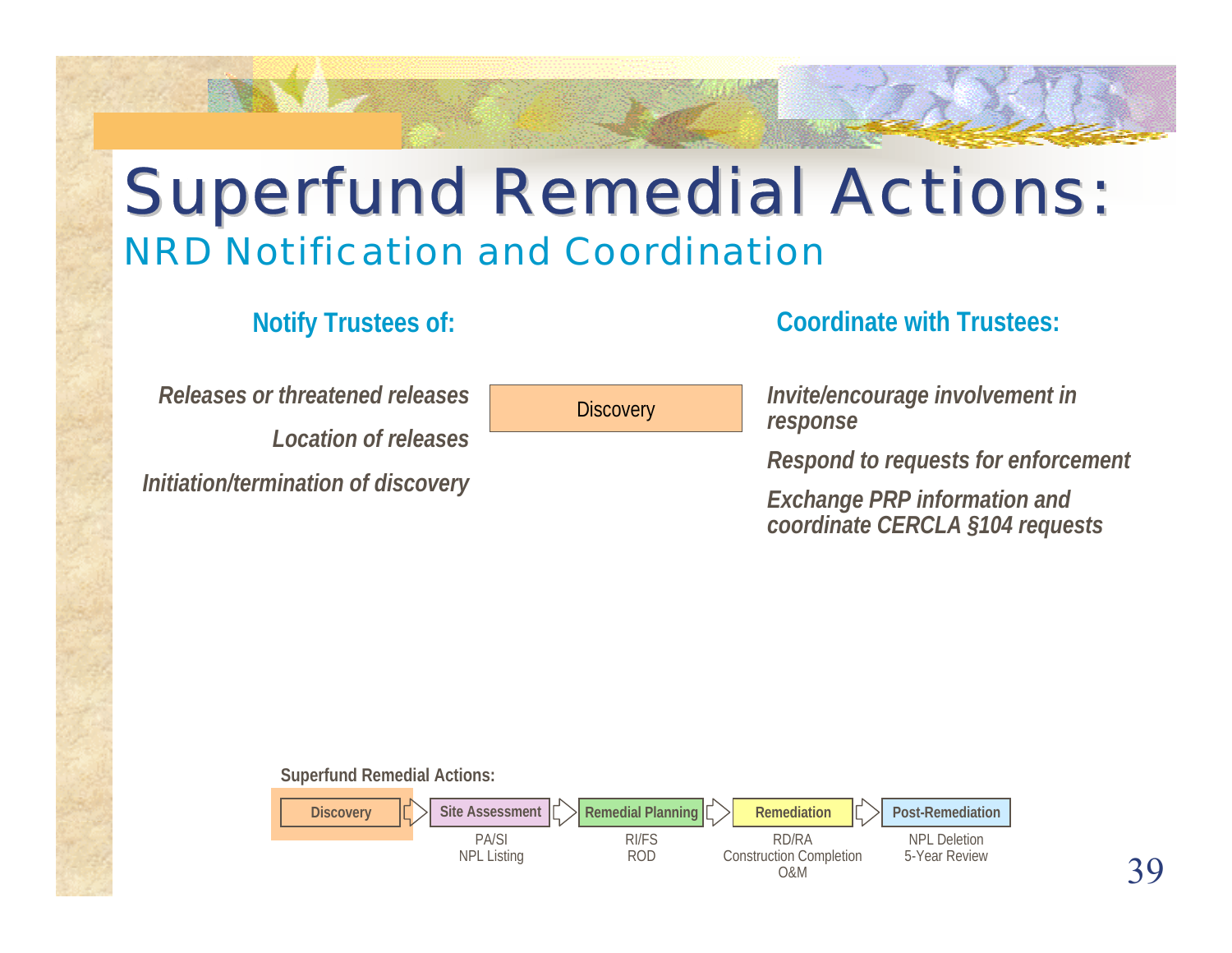Site Assessment

**Notify Trustees of:**  $\qquad \qquad$  Site Assessment  $\qquad \qquad$  **Coordinate with Trustees:** 

*Request for PA/SI Initiation/termination of PA/SI Completion of draft and final documents*

Preliminary Assessment/ Site Investigation (PA/SI) *Provide PA checklist*

*Coordinate assessments, evaluations, investigations, and planning*

*Provide opportunity to participate in human health and ecological risk screening*

Proposal for inclusion on NPL **NPL** NPL Listing *Provide national lists and site-specific*<br>*information supporting NPL listing* 

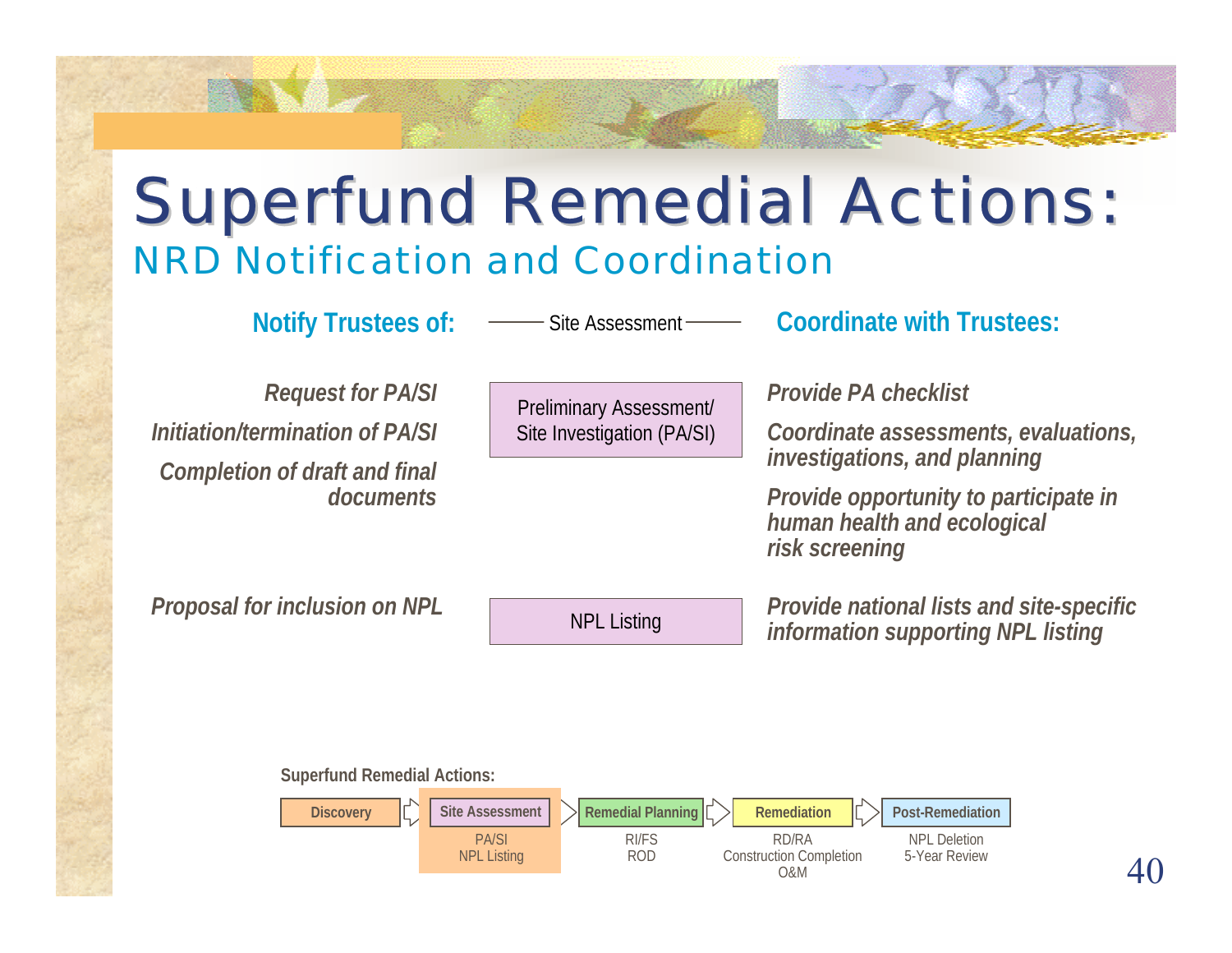*Initiation/Termination of RI/FS activities*

*Receipt of draft and final work plans*

*Completion of draft and final RI/FS reports*

*Development of human health and ecological risk assessment*

*Initiation/Termination of ROD*

**Superfund Remedial Actions:**

Remedial Planning

Remedial Investi gation/ Feasibility Study (RI/F S)

Record of Decision (ROD)

#### Notify Trustees of:  $\qquad \qquad$  Remedial Planning  $\qquad \qquad$  Coordinate with Trustees:

*Provide opportunity for Trustees to comment on wor k plans, RI/FS r eports, remedial alternatives, ARARs, and the proposed plan*

*Coordinate necessary assessments with Trustees*

*Provide opportunity for Trustees to comment on ROD*

*Provide opportunity to review and comment on negotiated draft agreements*

*Provide copy of final ROD*

**Discovery**  $\begin{bmatrix} \end{bmatrix}$  Site Assessment  $\begin{bmatrix} \end{bmatrix}$  Remedial Planning  $\begin{bmatrix} \end{bmatrix}$  Remediation  $\begin{bmatrix} \end{bmatrix}$  Post-Remediation **Remediation** PA/SINPL Listing RI/FSRODRD/RAConstruction Completion O&MNPL Deletion5-Year Review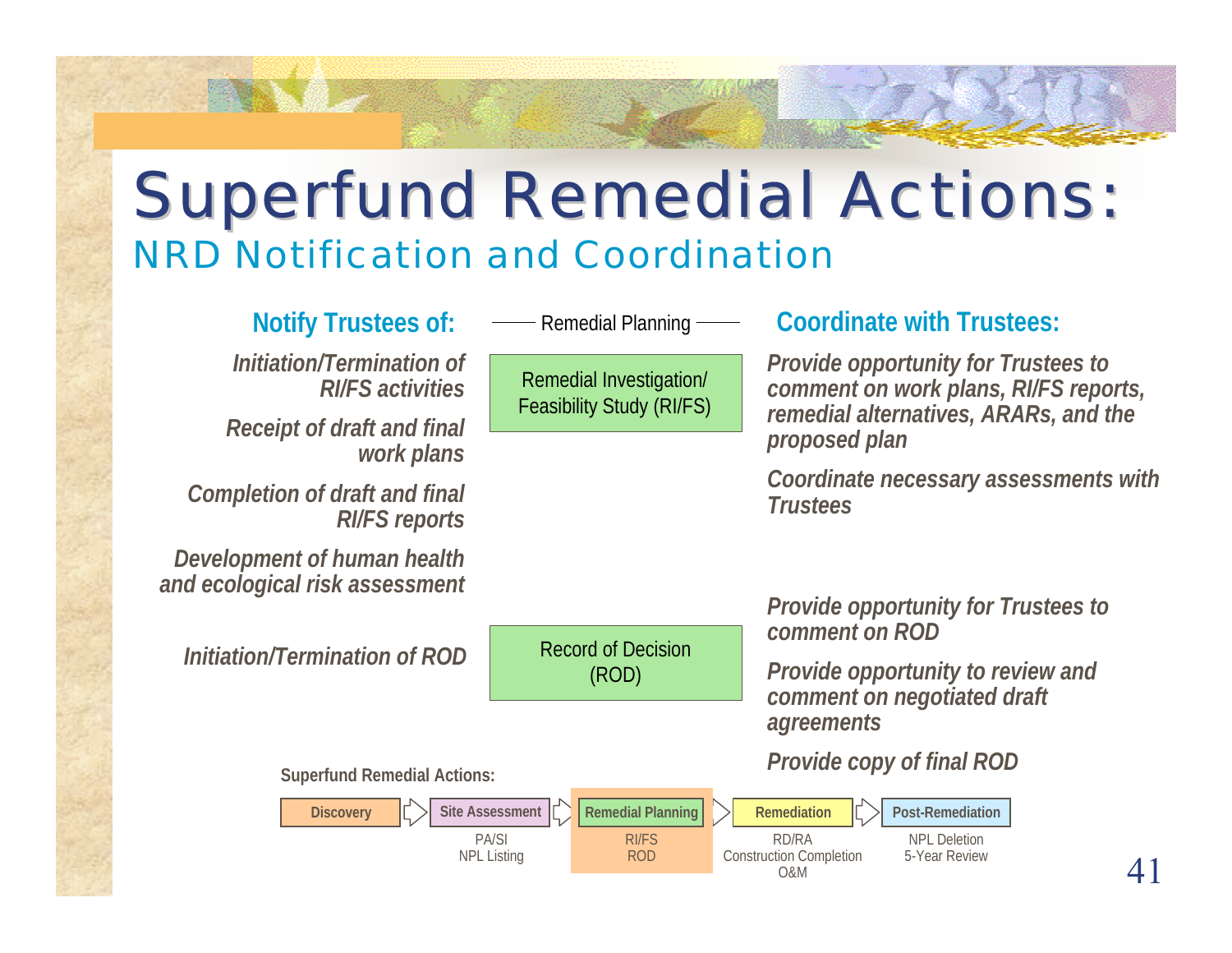Remediation

*Initiation/Termination of RD/RA negotiations Completion of draft and final wor k plans/documents*

Remedial D esign/ Remedial Action (RD/R A)

**Notify Trustees of:**  $\qquad \qquad$  Remediation  $\qquad \qquad$  **Coordinate with Trustees:** 

*Provide opportunity to review draft work plan and RD/RA documents*

*Invite/encourage Trustee involvement in planning response actions*

*Provide opportunity for Trustee to negotiate with PRPs*

*Construction Completion determination*

Construction Completion

Operation & Maintenance (O&M)

*Provide opportunity for commitment on O&M plans*



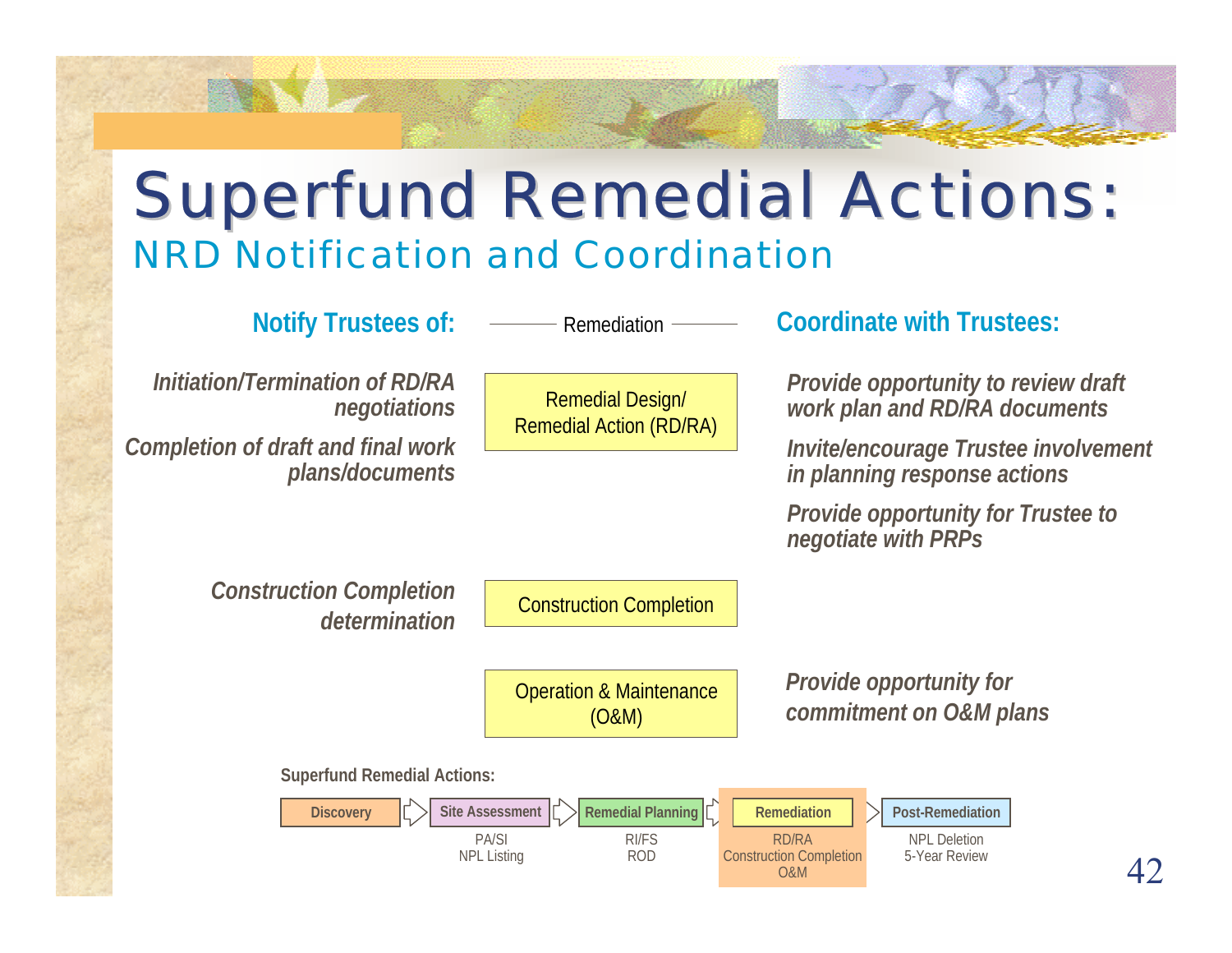Post-Remediation

**Notify Trustees of:**  $\qquad \qquad \text{Post-Remediation} \qquad \qquad \text{Coordinate with Trustees:}$ 

*Notice of Intent to Delete, Final Notice of Deletion, or Notice of Intent of Partial Deletion*

NPL Deletion

*Provide opportunity to participate in close-out activities*

*Provide opportunity to comment on draft close-out report*

*Provide copy of Five-Year Review r eport*

Five-Year Review

*Provide copy of Five-Year Review report*

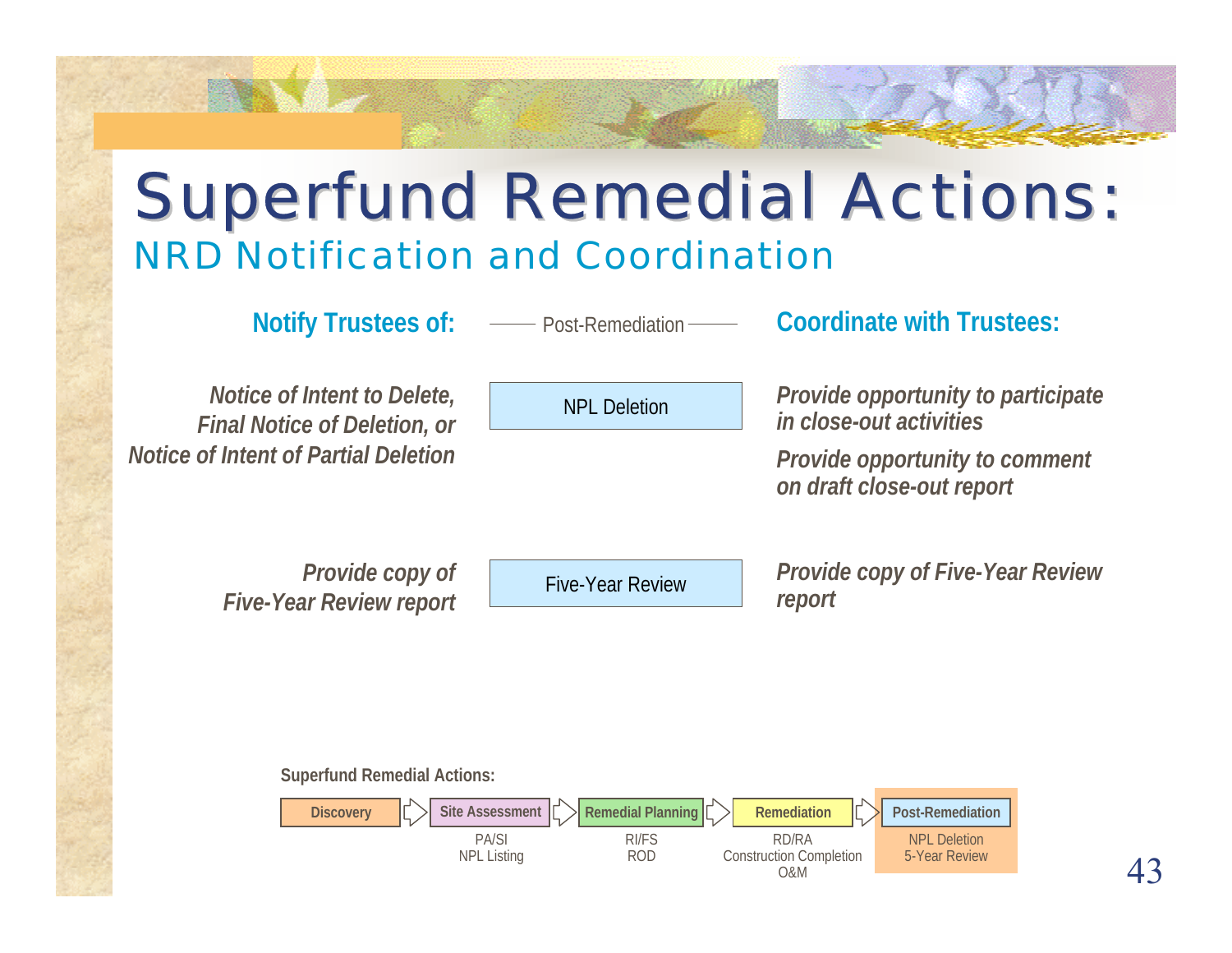## **OPA Notification and Coordination**

- **Initiate a removal action when there is a** discharge that may affect U.S. natural resources
- **Consult with Trustees on removal actions**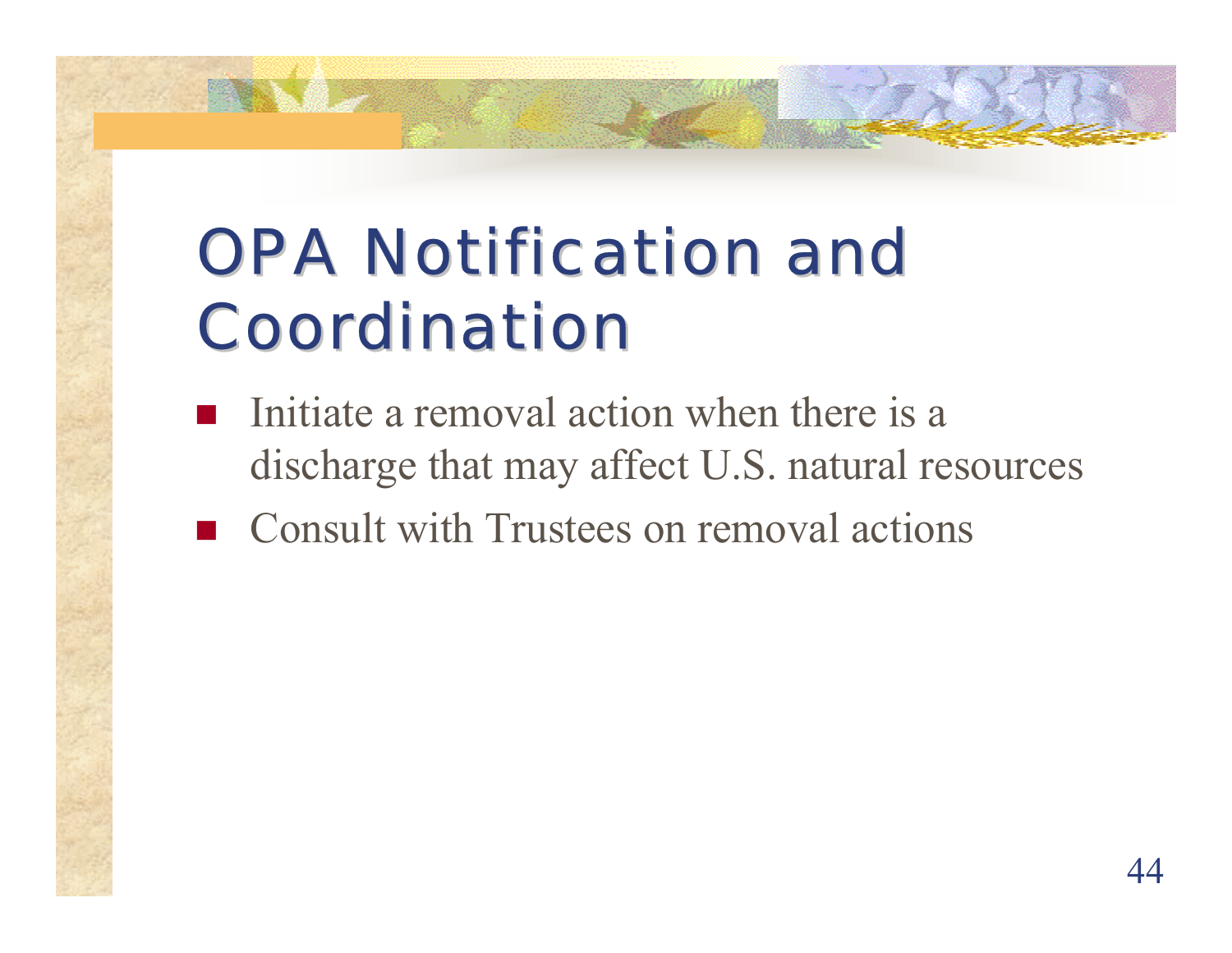#### **OPA Removals:** NRD Notification and Coordination

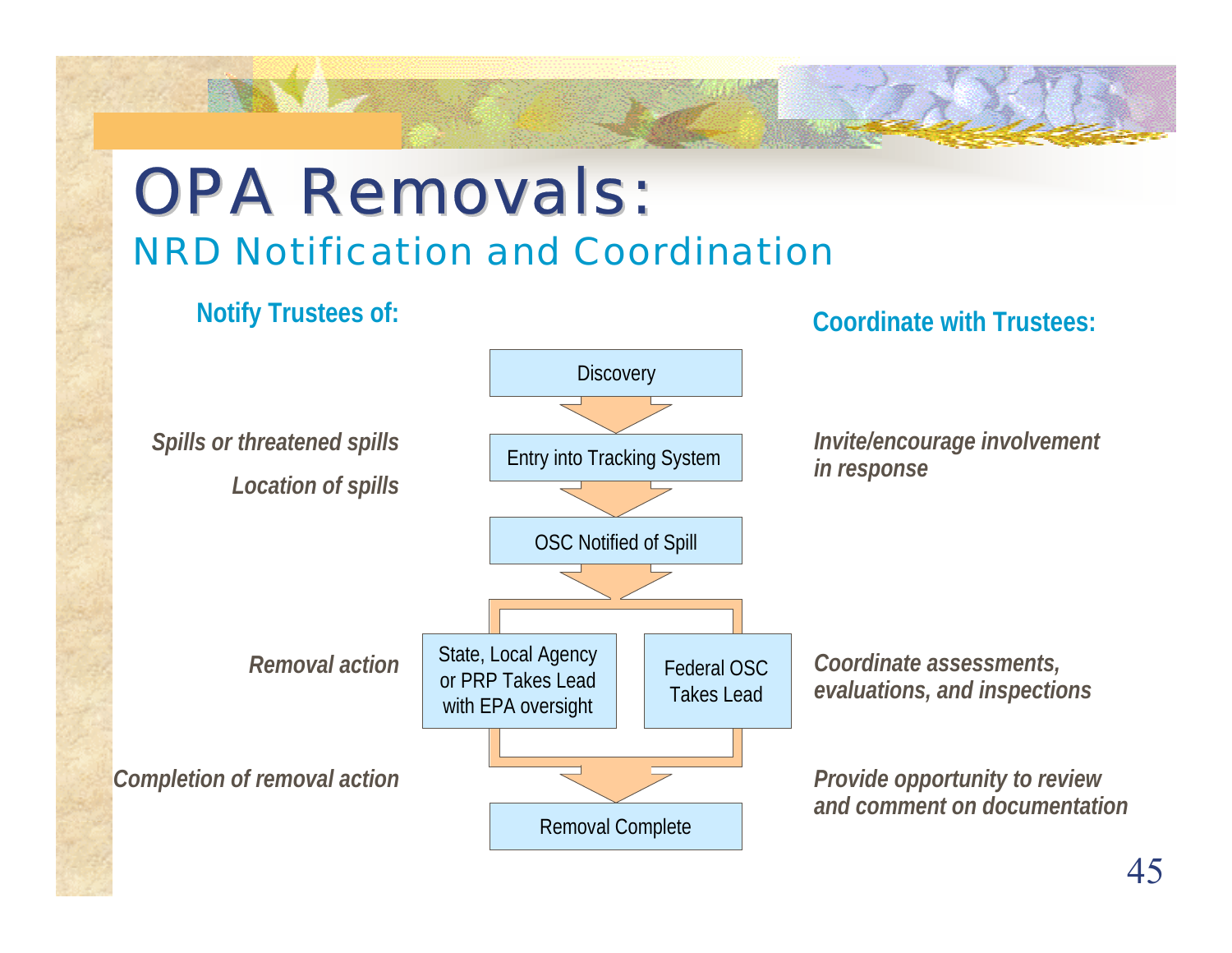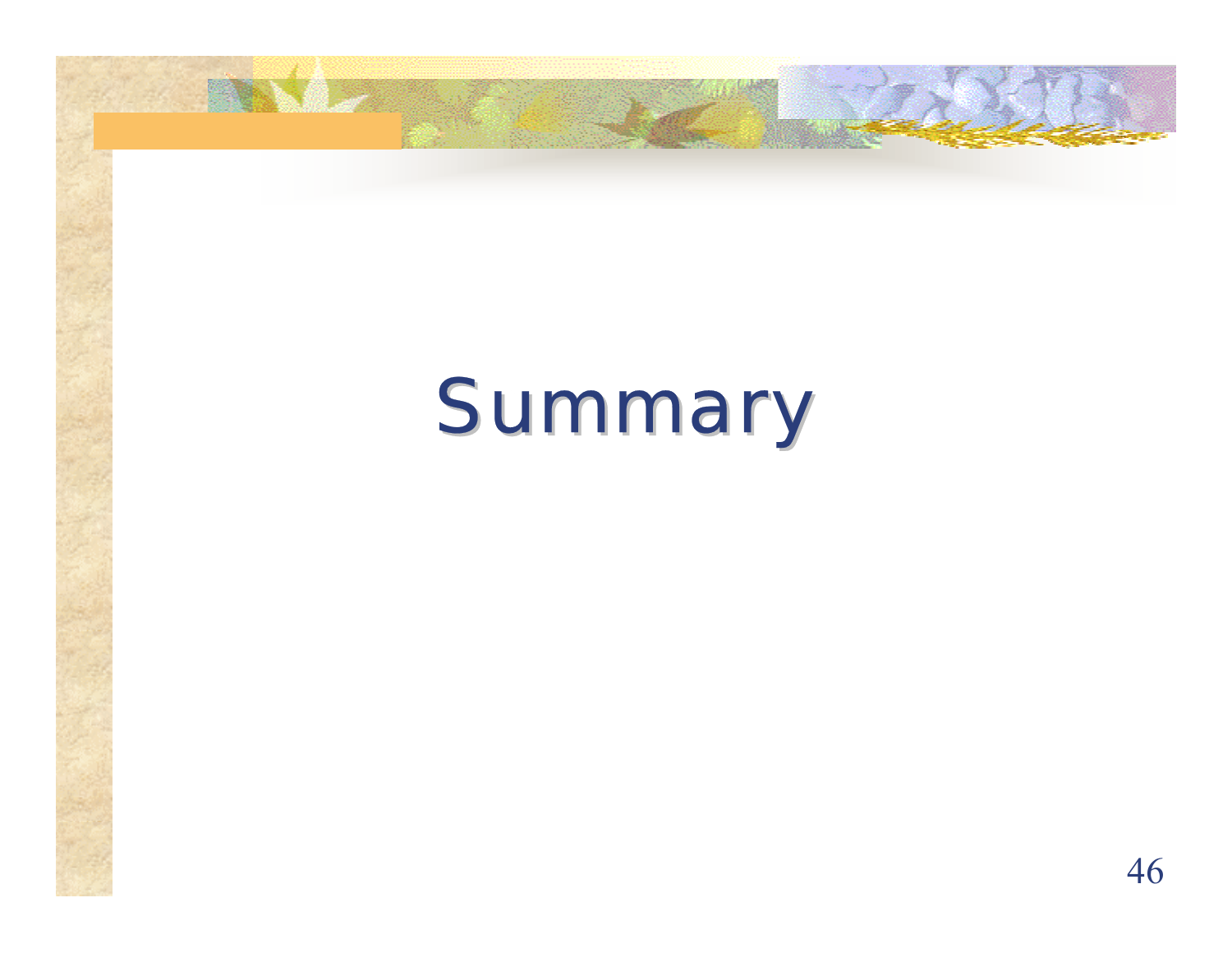## **Summary** When Natural Resources are injured, Trustees are responsible for:

- **Assessing the extent of injury**
- Restoring the resources by:
	- Returning them to their baseline condition
	- Compensating the public for interim loss of resources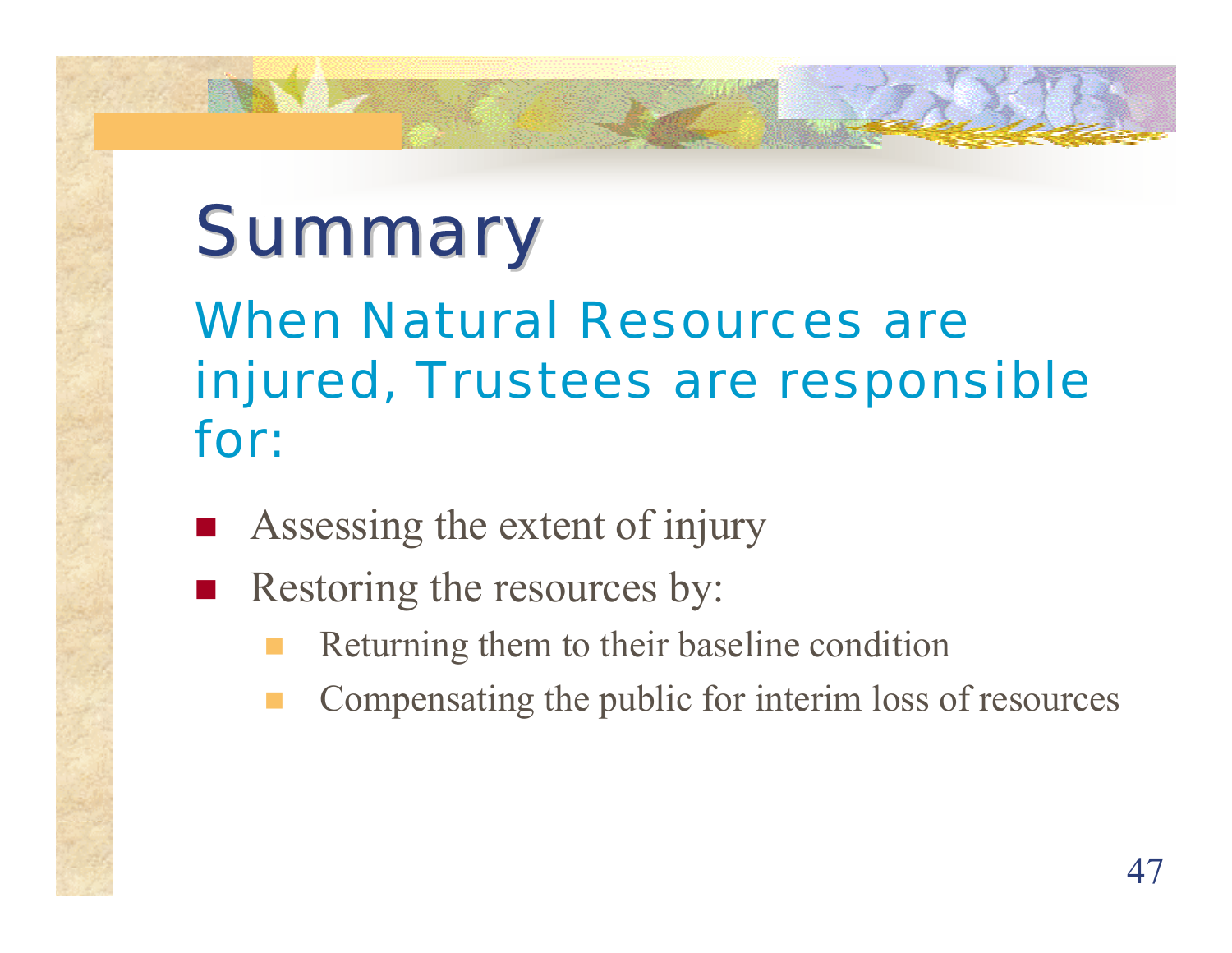## **Summary** EPA is Responsible for:

- Notifying Trustees of potential natural resource injuries
- Coordinating assessments, investigations, and planning with the Trustees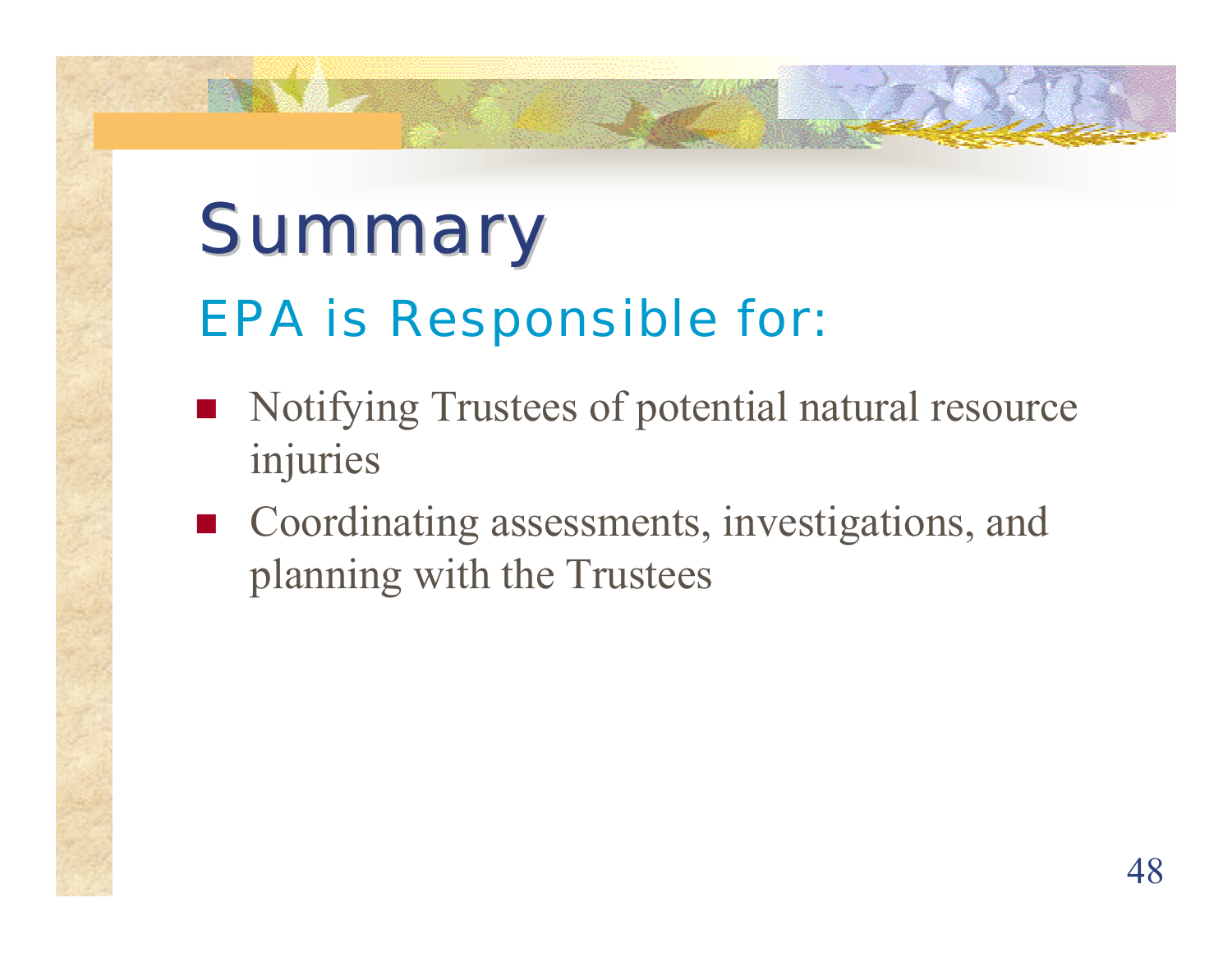## **Summary**

- **EPA** encourages participation by all affected **Trustees**
- Notification and coordination occurs throughout:
	- Superfund removals and remedial actions
	- OPA removals